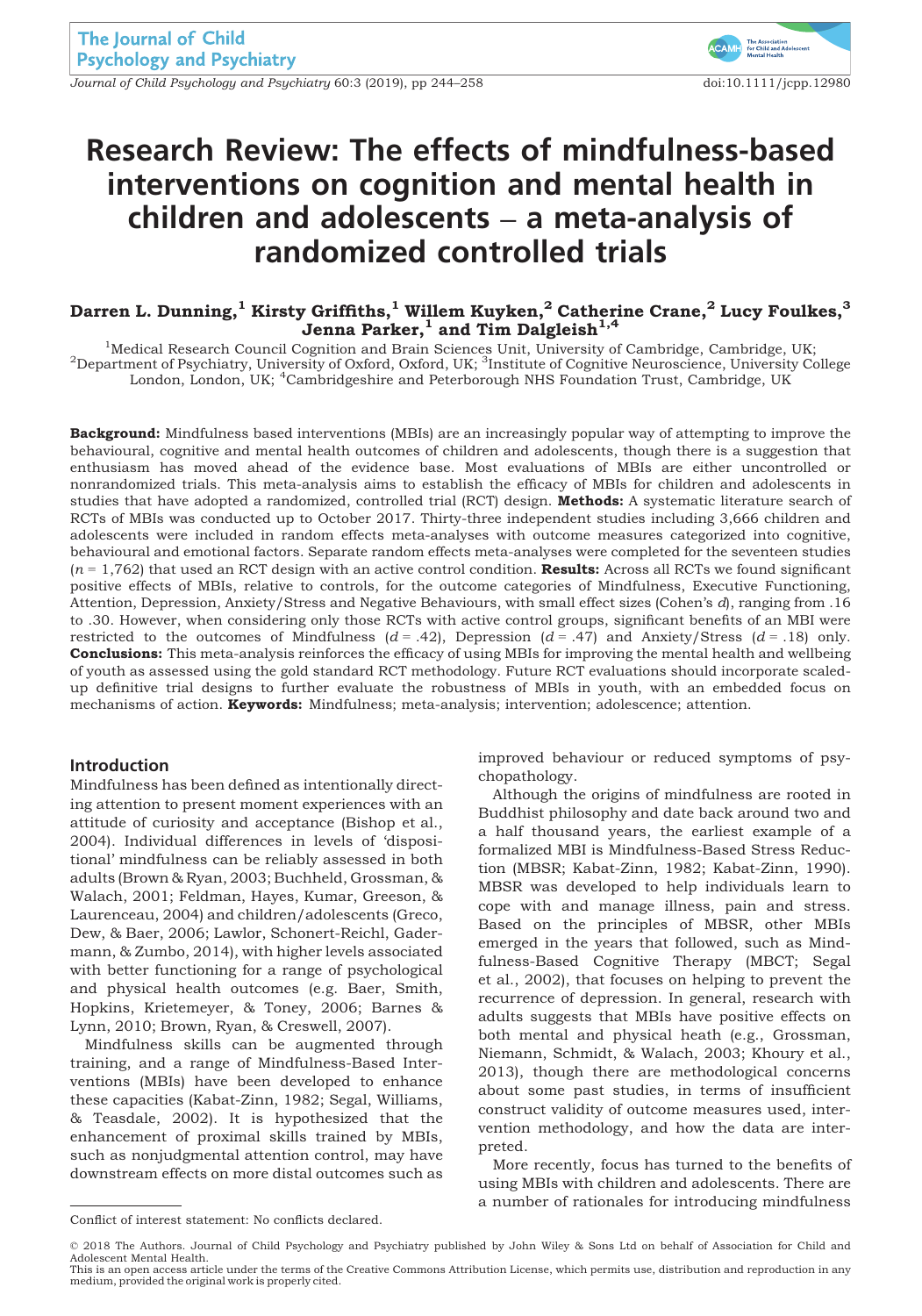to young people, including enhancing core cognitive skills to support academic and social functioning (for a review see Weare, 2003). Indeed, childhood and adolescence may be a particularly valuable time to practice mindfulness as self-regulation and executive functioning develop markedly across this period (e.g. Blakemore & Choudhury, 2006). In addition, adolescence is a vulnerable period for the onset of mental health problems, with around 50% of all mental illness appearing before the age of 14 (Kessler et al., 2005). Since mindfulness training has demonstrated efficacy in preventing depressive relapse in adults (see Kuyken et al., 2016 for an individual participant data analysis of randomized controlled trials), it is appropriate to explore whether MBIs could also prevent depression or improve mental health and wellbeing in young people.

However, enthusiasm for MBIs with children and adolescents has arguably moved ahead of the evidence base (Greenberg & Harris, 2012). There are careful guidelines about the development and evaluation of complex interventions from theory through to implementation (MRC, 2000, 2008). Early-stage evaluations along this trajectory include case studies and case series, and uncontrolled or nonrandomized trials. Although helpful in identifying the likely efficacy of an intervention and in ironing out procedural uncertainties (Cooksey, 2006), such earlystage studies should be regarded as preparation for randomized, controlled trial (RCT) evaluations which represent the current gold standard assessment approach for emerging interventions.

In the case of MBIs for children and young people, the process to date has rarely moved beyond early stage evaluations: only about 30% of current studies have randomized participants to condition and around 50% have used a comparison condition (see Felver, Celis-de Hoyos, Tezanos, & Singh, 2016 for a review). The choice of comparison condition used is also an issue, typically these are passive, nonactive comparisons such as no intervention, teaching/ treatment as usual or wait list that do not account for nonspecific aspects of training that might nonetheless affect performance, such as spending time with a new teacher or increased motivation in simply doing something different. Currently, only around 10% of studies have used an 'active' comparison condition. An active control condition in MBI studies should refer to something that might be expected to benefit its participants and that matches the MBI in all nonspecific factors. Importantly, it should not include mindfulness as an 'active ingredient' so that differences between the groups can be attributed to an absence or a presence of mindfulness (see MacCoon et al., 2012 for a discussion).

#### Overview and limitations of previous meta-analyses

Although using mindfulness to improve the emotional, behavioural and cognitive outcomes of young

people is a nascent field, there have already been four notable meta-analyses. However, none of these has disaggregated early stage non-RCT evaluations from RCT data, nor distinguished between the types of control groups used. Zoogman and colleagues reviewed 20 controlled and uncontrolled studies published between 2004 and 2011 with participants aged between 6 and 21 years. Results showed that MBIs significantly improved psychological symptoms, and attention/mindfulness, with small to small-to-moderate effect sizes (Zoogman, Goldberg, Hoyt, & Miller, 2015). Zenner, Herrnleben-Kurz, and Walach (2014) synthesized 24 studies conducted in schools before 2012 with participants aged 6– 19 years. A significant benefit of MBIs was reported for measures of cognition, stress and resilience with effect sizes ranging from small-to-moderate to large. There was no significant evidence that MBIs were useful in reducing emotional problems.

The two more recent meta-analyses are larger, reflecting the increased interest in the utility of MBIs for improving the lives of young people. Klingbeil et al. (2017) included separate analyses of controlled,  $(k = 33)$ , and uncontrolled  $(k = 43)$  studies with participants aged 4–18 years. Outcome measures fell into two broad categories. Those related to the skills of mindfulness, attention, meta-cognition/ cognitive flexibility that the MBI was designed to train, and those related to putative distal outcomes of academic achievement and emotional and behavioural regulation that are proposed to shift downstream as a function of applying the trained skills in day-to-day life. MBIs were shown to lead to significant improvements across outcomes in all categories, in both controlled and uncontrolled studies. Effect sizes for the uncontrolled studies ranged from small to small-to-moderate. For the controlled studies, all effect sizes were in the small-to-moderate range (Klingbeil et al., 2017). Finally, Maynard, Solis, Miller, and Brendel (2017) reported data from 35 controlled and uncontrolled studies exploring a range of MBIs delivered in schools to participants aged 4–20 years. This meta-analysis showed that the MBIs significantly improved cognitive and socioemotional skills (effect sizes were small) but not academic or behavioural outcomes.

As might be expected, there is considerable overlap of included studies in the previous meta-analyses. For example 90% of the studies included in the Zoogman et al. (2015) review are also present in the meta-analysis by Klingbeil et al. (2017). Furthermore, and probably due to the lack of data available at the time, the Zoogman meta-analysis combined mindfulness and attention measures into a single category whereas Klingbeil separately analysed these outcomes. Likewise, about 60% of the studies included in the Zenner meta-analysis were also included by Maynard et al. (2017). Despite the overlap in included studies, the outcomes are categorized differently across the meta-analyses. The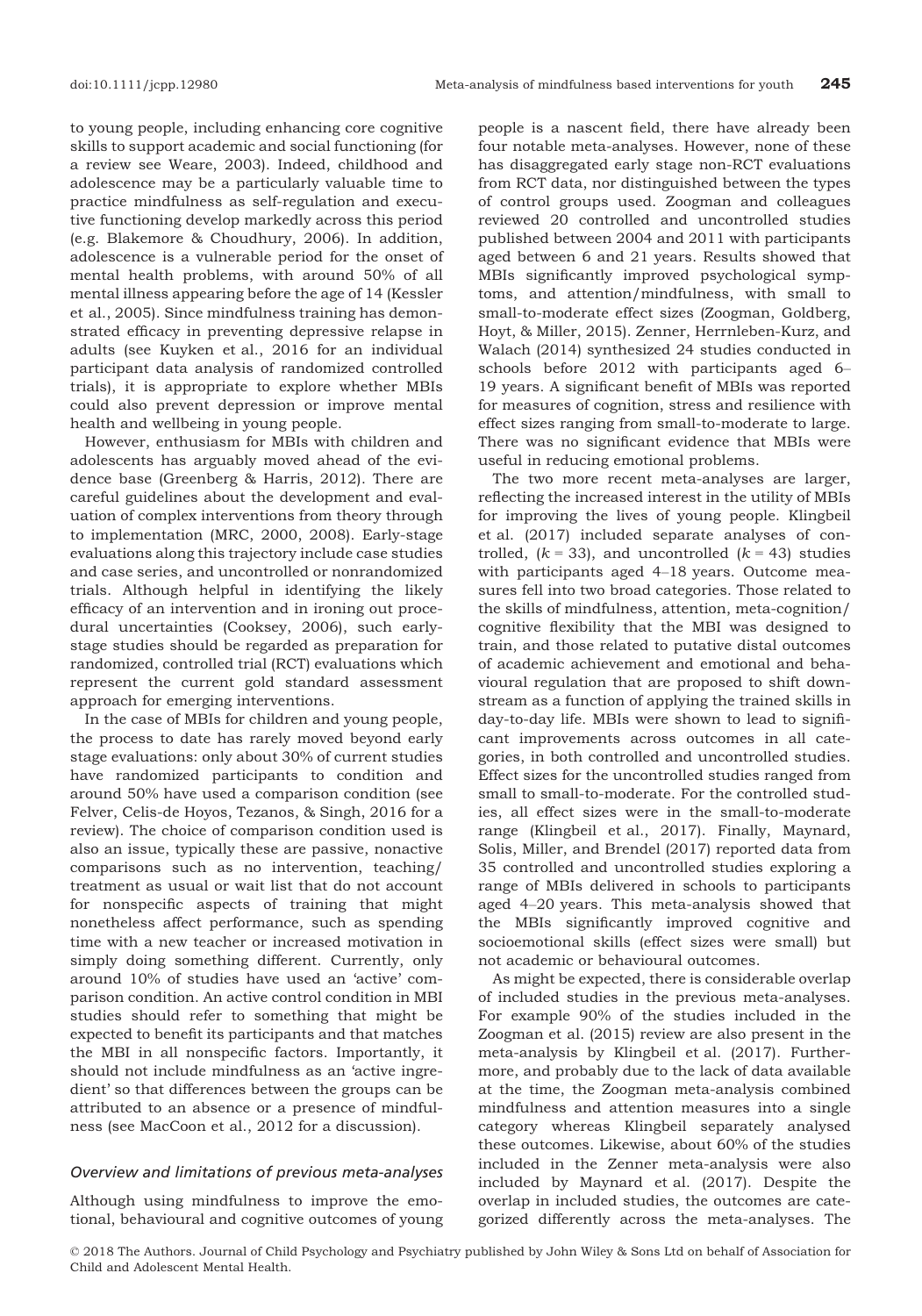Zennner et al. meta-analysis categorized the outcome measures into emotional problems, stress, and resilience, whereas Maynard et al.'s meta-analysis categorized the outcomes into socioemotional skills, behaviour outcomes and academic outcomes. Each meta-analysis therefore assesses broadly the same sets of outcome measures but classifies them differently to create categories of particular interest to the authors. Consequently, identifying patterns across previous meta-analyses is difficult. From the evidence it appears that MBIs may be useful for improving mindfulness (Klingbeil et al., 2017; Zoogman et al., 2015) and cognition (Klingbeil et al., 2017; Maynard et al., 2017; Zenner et al., 2014), though evidence for improvements in outcomes such as emotional and behavioural functioning is equivocal (see Table S1 in the online Supporting Information section for effect sizes for previous metaanalyses, broken down by category).

A problem with the extant meta-analyses, however, is the conflation of gold-standard RCT data with earlier-phase evaluations of MBIs in youth. There are at least two specific issues here. First, some of the studies in Zoogman et al.'s (2015) analysis did not include comparison groups; these are essential to control for test-retest effects (Dikmen, Heaton, Grant, & Temkin, 1999) and maturational changes. Second, the meta-analyses that separately evaluated studies with control groups included studies that did not randomize participants to condition (Maynard et al., 2017; Zenner et al., 2014). Nonrandomized studies are unguarded against expectancy or placebo effects. They are also at a greater risk of sampling bias (e.g., allocating participants to condition based on their preferences, likely compliance or need), that undermines external validity. In addition, all previous meta-analyses of MBIs with youth have neglected to separately analyse RCT outcomes for studies that use active control groups from those that have a nonactive comparison arm (for example, no intervention or wait list). Active control groups are useful to control for aforementioned nonspecific effects. In addition, the use of these groups is essential to mitigate the Hawthorne effect (McCarney et al., 2007), used here to represent the phenomenon that when participants know they are in a control condition they are also aware that they are not expected to show pre- to post-test improvements. This may be particularly true for participants in wait-list control groups who are inevitably aware that they are not participating in an active treatment or might be demoralized by their randomization outcome and may be wary of presenting as improved in case the MBI is not offered at the end of the wait period (Furukawa et al., 2014).

# The current meta-analysis

The current state-of-the-art in the development of MBIs for young people is characterized by an

increasing number of small RCTs, either with or without active control conditions. On the trajectory of complex intervention development, such smaller RCTs can be conceptualized as pilot, feasibility or platform trials for larger-scale definitive RCTs which are fully powered, draw on large representative samples, compare the MBI against a plausible active control condition (often reflective of current best practice) with medium- to long-term follow-up, use a manualized intervention with well-trained practitioners, and use published protocols with clearly identified primary outcome(s). At present, in the context of MBIs for youth, no such definitive evaluations are available, although some are in progress (e.g. the Kuyken et al., 2017, protocol). In the absence of any definitive trials of MBIs with children and adolescents, meta-analytic synthesis of studies that characterize the current state-of the-art is essential. That was the aim behind the current meta-analysis, which focusses exclusively on RCTs with either passive (no intervention, usual practice, or wait list) comparison conditions or comparison where a structured alternative to the MBI is included. The studies to date with these structured comparison conditions have comprised either control interventions designed principally to take account of nonspecific factors (henceforth 'attention placebo controls') or, in a relatively small number of studies  $(k = 9)$ , control interventions with active ingredients designed to drive change in one or more specified outcomes (henceforth 'active intervention controls'). In all of the RCTs employing active comparisons ( $k = 17$ ), whether they be attention placebo or active intervention controls, reported here, the stated hypotheses predicted superiority of the MBI over the active control arm for the specified outcomes.

We took a number of other study selection decisions designed to retain the focus on MBIs delivered to a high standard. Consequently, the present meta-analysis only comprises studies in which the MBI is focused primarily on mindfulness practice that originated from an established program (e.g., MBSR), rather than those in which elements of practice are substantially combined with other activities (e.g., mindful yoga, mindful colouring). All included studies involved MBIs delivered face-to-face over a series of sessions by trained mindfulness instructors with participants aged 18 years or younger. The included outcome measures were categorized into measures of mindfulness, cognition (executive functioning and attention), behaviour (social and negative behaviour) and emotion (depression and stress/anxiety) outcomes. Finally, moderator analyses to examine the importance of study quality (i.e., risk of bias), duration of MBI training (i.e., total number of hours of training) and the age of the participants included in the MBIs – likely to be a critical variable in youth studies – were also conducted to establish a) whether study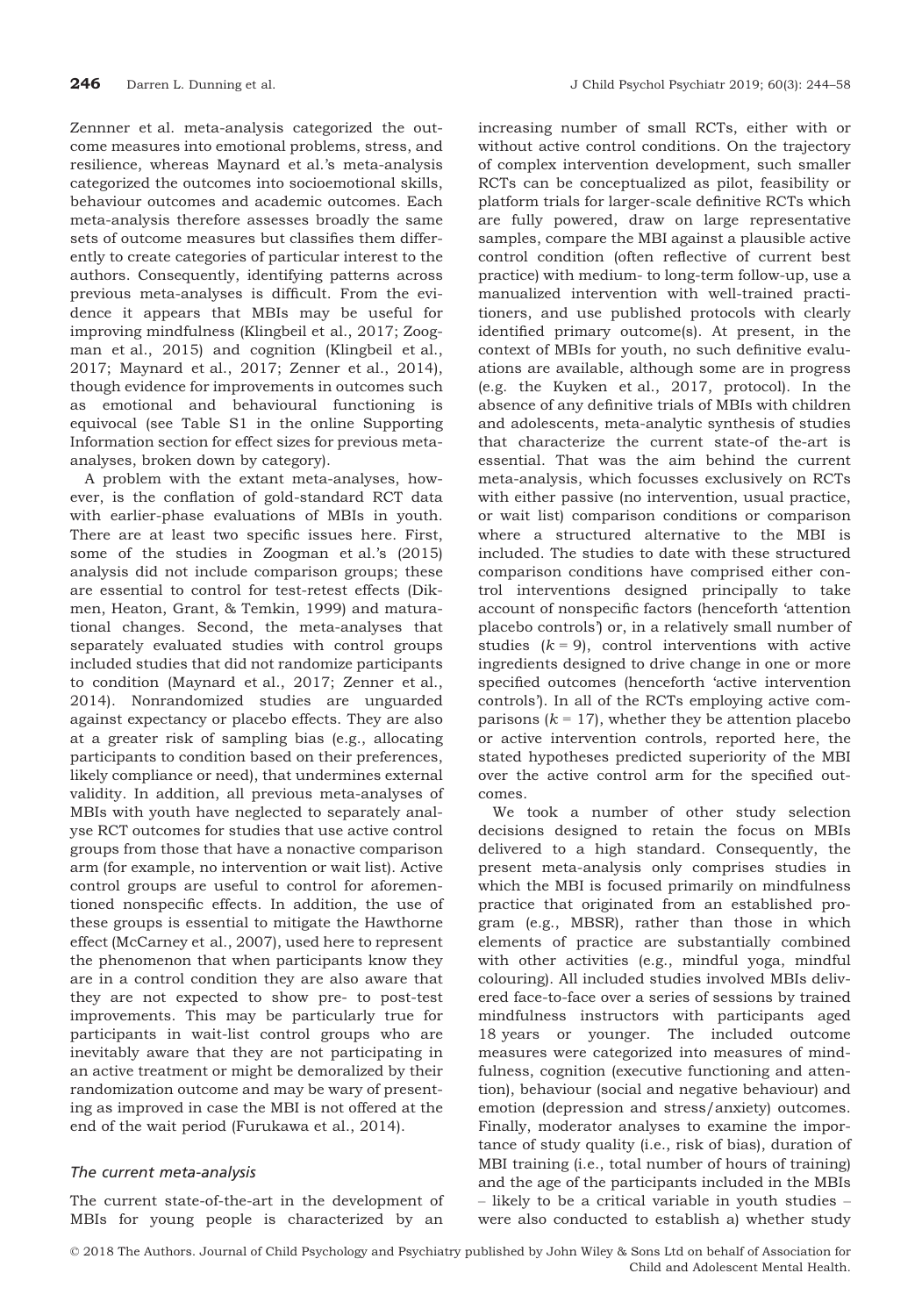quality effects results; b) whether the amount of time spent training drives the degree of improvement; and c) whether MBIs are particularly beneficial for younger children or older adolescents.

# Methods

The study was conducted in accordance with the Preferred Reporting Items for Systematic reviews and Meta-Analyses (PRISMA) statement (Moher, Liberati, Tetzlaff & Altman, 2009) and was registered on the international prospective register of systematic reviews (PROSPERO), number 42016038364, on 13/05/2016.

#### Search strategy and inclusion criteria

In October 2017, separate comprehensive literature searches for published and unpublished articles were carried out by two authors (DD, KG). Studies were identified from searches of keywords and titles in the electronic databases Pubmed, ERIC, Cochrane, EMBASE, PsycINFO, and Web of Science with the terms "mindful\*" OR "MBCT" OR "MBSR" AND "child\*" OR "school" OR "adolescen\*" OR "youth" used (see Appendix S2 online in the Supporting Information section for the full set of search terms). We also checked reference lists of studies and reviews for additional potentially relevant studies. Prominent authors of mindfulness studies were contacted to ascertain if they had any unpublished data. No language or other limitations were imposed at this stage. The searches were then collated and, after duplicates were removed, the abstracts of the remaining studies were independently reviewed (DD, KG). If the abstract suggested that the study may be appropriate for inclusion in the meta-analysis then the full-text article of the study was evaluated against our inclusion criteria. These are as follows:

- 1. Study design: the effects of mindfulness were compared against a control condition (either no contact, waitlist, active or attention placebo control) and the participants were randomly assigned to condition;
- 2. Participants: the participants were aged 18 years or younger;
- 3. Intervention I: The core of the mindfulness training program consisted of the essential elements laid out by Crane et al., 2017 including:
	- a Present moment focus and decentring;
	- **b** The development of greater attentional and behavioural self-regulation;
	- c Engaging the participant in sustained mindfulness meditation practice
- 4. Intervention II:
	- a The MBI was delivered over more than one session
	- b Mindfulness practice was the central component of the intervention, rather than it being substantially combined with another activity (e.g., mindful yoga, mindful colouring) or a subcomponent of a broader complex intervention (e.g., Acceptance Commitment Therapy);
	- c The mindfulness intervention was delivered by a trained mindfulness teacher;
- 5. Outcome variables: The outcome measures provided quantitative data from which effect sizes could be calculated. If the paper did not provide this then the authors were contacted.

Thirty-three studies met these inclusion criteria and were synthesized in the analysis (see Figure 1 for the PRISMA flow diagram). Table S3 (online supporting information) shows the studies included in the previous four meta-analyses that were not included here and the reasons for exclusion.



Figure 1 Flow diagram of literature search and study inclusion criteria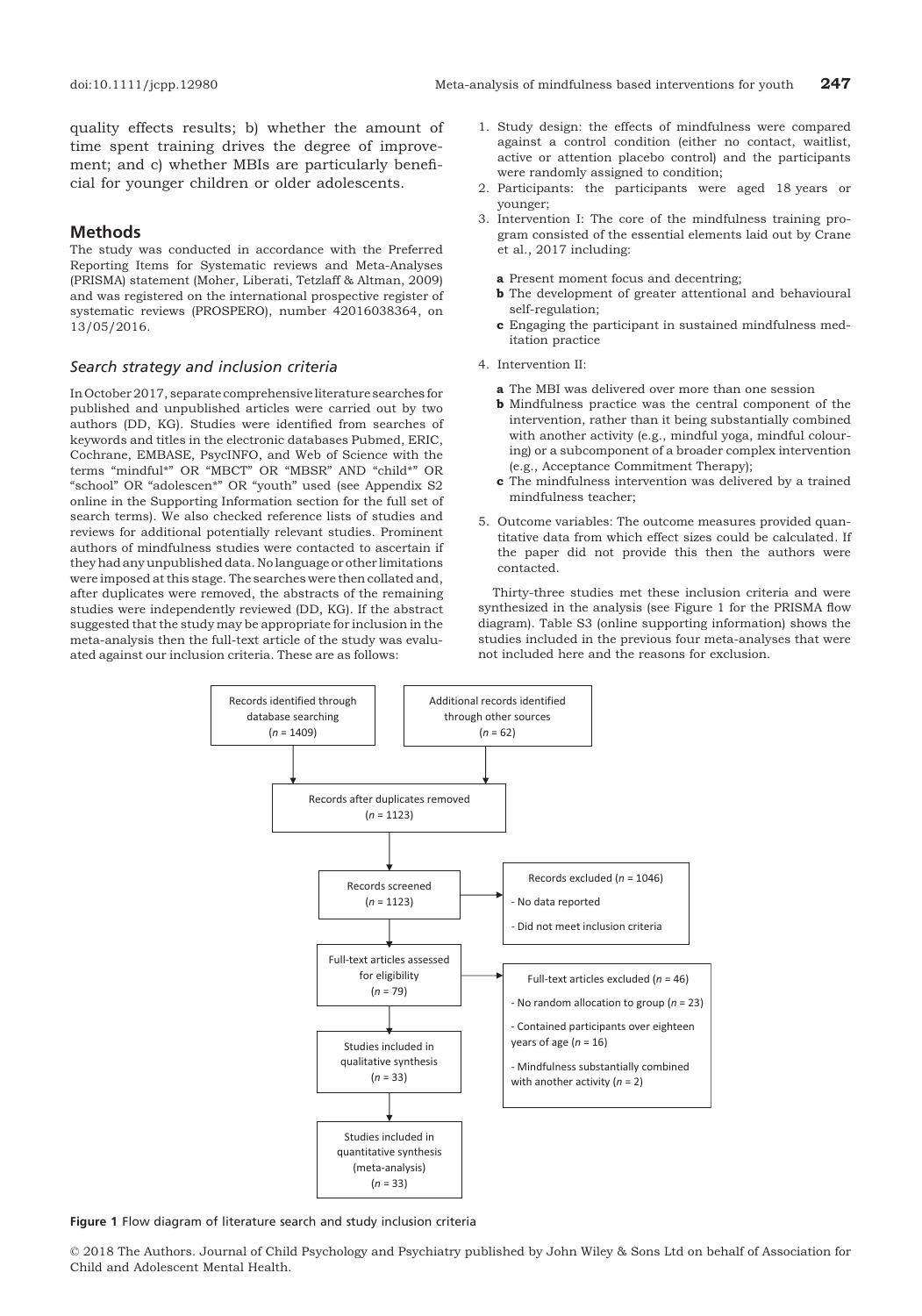We made the decision for our initial analysis to combine active intervention and attention placebo control groups under the single heading 'active controls'. Likewise, the studies that used either no contact and wait-list groups were combined and are known hereafter as 'passive controls'. However, we do also present analyses by type of control group, see Table 3, and we return to this important issue in the Discussion.

#### Data extraction and synthesis

For each study the following variables were recorded: age of sample, total number of participants in study (i.e., number in MBI group and number in control group), type of control condition(s), total hours of mindfulness training (i.e., sessions  $\times$  duration in minutes, excluding home practice), total weeks of mindfulness training, type of mindfulness practice (e.g., MBSR) and the outcome measures reported. In cases where studies did not include all of these data, authors were contacted for more information.

Between-group effect sizes (Cohen's d; Cohen, 1988) were calculated based on the mean prepost change in the MBI group minus the mean pre-post change in the control group, divided by the pooled pretest standard deviation (Klauer, 2001; Morris, 2008). The pooled pretest standard deviation for weighting the differences in the pre-post-means was used so the intervention does not influence the standard deviation based on recommendation by Carlson and Schmidt (1999). A positive effect size indicates that the MBI group benefitted more than the comparison group. Effect sizes were interpreted on the following basis:  $d = .20$ , a small effect;  $d = .50$ , a moderate effect; and  $d = .80$ , a large effect (Cohen, 1988). For data synthesis, outcome measures were placed into one of the following categories: Mindfulness, Executive Functioning (e.g., planning, working memory, etc.), Attention, Depression, Stress/Anxiety, Negative behaviour (e.g., aggression, hostility, etc.) and Social behaviour (e.g., sharing, empathy, etc.). The decision to separate behavioural outcomes into negative and social behaviour was based on the view that these are dissociable constructs that could therefore respond differentially to an MBI. If studies used multiple measures to assess a single category then a mean of the effect sizes for these measures was calculated on pre- to postintervention effects. These categories were chosen based on those used in previous meta-analyses and deemed most pertinent to children and adolescents. Outcome measures were placed into their chosen categories via discussion between all authors with disagreements decided through general consensus. A full list of the outcome measures used, their effect sizes and the categories in which they were placed can be seen in Table 4.

### Risk of bias

The Cochrane Collaboration's Risk of Bias Tool (Higgins & Green, 2011) was used to assess study quality. This involves making a series of evidence-based judgements about specific features of each study to establish whether biases exist that could lead to an overestimation or underestimation of the true intervention effect. Two authors (DD, KG) independently graded the risk of bias in the following five categories: (a) random sequencing – if the method used to randomly allocate participants to group was appropriate; (b) allocation concealment – whether allocation to condition was concealed from participants during enrolment; (c) blinding of outcome assessment – if assessors were unaware of study condition; (d) incomplete outcome data – whether missing outcome data were appropriately reported and/or given appropriate statistical treatment; and (e) selective reporting – the degree to which studies reported all prespecified outcomes.

Each category for each study was given one of three ratings: a 'minus' indicated a low risk of bias; a 'plus' indicated a high risk of bias and a 'question mark' was used if the risk of bias was unclear (Higgins & Green, 2011). After all studies were

independently rated, consensus was reached through discussion. To enable the use of risk of bias as a moderator of the effects of MBIs, a discrete variable was calculated. This was based on the following: each 'plus' was given a value of  $-1$ , each 'question mark' a value of 0 and each 'minus' a value of 1. Therefore, individual studies could have a risk of bias score of between  $-5$ and 5, with lower scores indicating a higher risk of bias.

To investigate publication bias, the extent to which the studies included were representative of the population of studies, a series of Begg's funnel plots and Egger's regressions were conducted for each analysis. This is important for any meta-analysis due to the tendency for journals to prefer to publish studies with positive rather than negative findings (Easterbrook, Gopalan, Berlin, & Matthews, 1991).

#### Analysis

All analyses were conducted using version 3.3 of the Comprehensive Meta-Analysis program (Borenstein, Hedges, Higgins, & Rothstein, 2005). Confidence intervals were calculated for effect sizes.

Heterogeneity, the amount of diversity in the characteristics of the outcome measures, was quantified using the Q statistic and  $l^2$  estimates. For  $l^2$  estimates, a value of 0% equates to no heterogeneity, 25% to low heterogeneity, 50% to moderate heterogeneity and 75% to high heterogeneity (Higgins & Green, 2011).

As a result of variation in studies (e.g., sample type, age of sample, outcome measures used) a random effects model was chosen for all analyses. All 33 studies were included in initial analyses and separate analyses were conducted on the 17 studies that used an active control condition. Individual, random-effects meta-regressions assessed the impact of our three identified moderator variables: age of sample, to establish if age determined who benefitted most from mindfulness; total hours of mindfulness training, to explore if dose of mindfulness training equates to better results; and risk of bias, to establish if the quality of study design impacted the results.

#### Results All RCTs

Table 1 shows the results of the meta-analysis for all 33 RCTs.

Across all RCTs, those participants receiving an MBI improved significantly more than those receiving the control condition for the categories of Mindfulness and Executive Functions. The relative benefit of receiving MBIs for Attention was not significant. The categories of Depression and Anxiety/Stress showed significantly greater reductions after an MBI than after the control condition. MBIs did not have a significantly greater impact on changing Social Behaviour. However, the category of Negative Behaviour was significant, with MBI recipients showing a greater reduction in problems than those receiving the control condition. For statistically significant results, effect sizes ranged from small (.19) to smallto-moderate (.30)\*.

<sup>[</sup>Correction added on 15 February 2019, after first online publication: The article has been updated to correct an error in the 'All RCT' subsection in the overall 'Results' section. The correction is indicated by the symbol '\*']

<sup>©</sup> 2018 The Authors. Journal of Child Psychology and Psychiatry published by John Wiley & Sons Ltd on behalf of Association for Child and Adolescent Mental Health.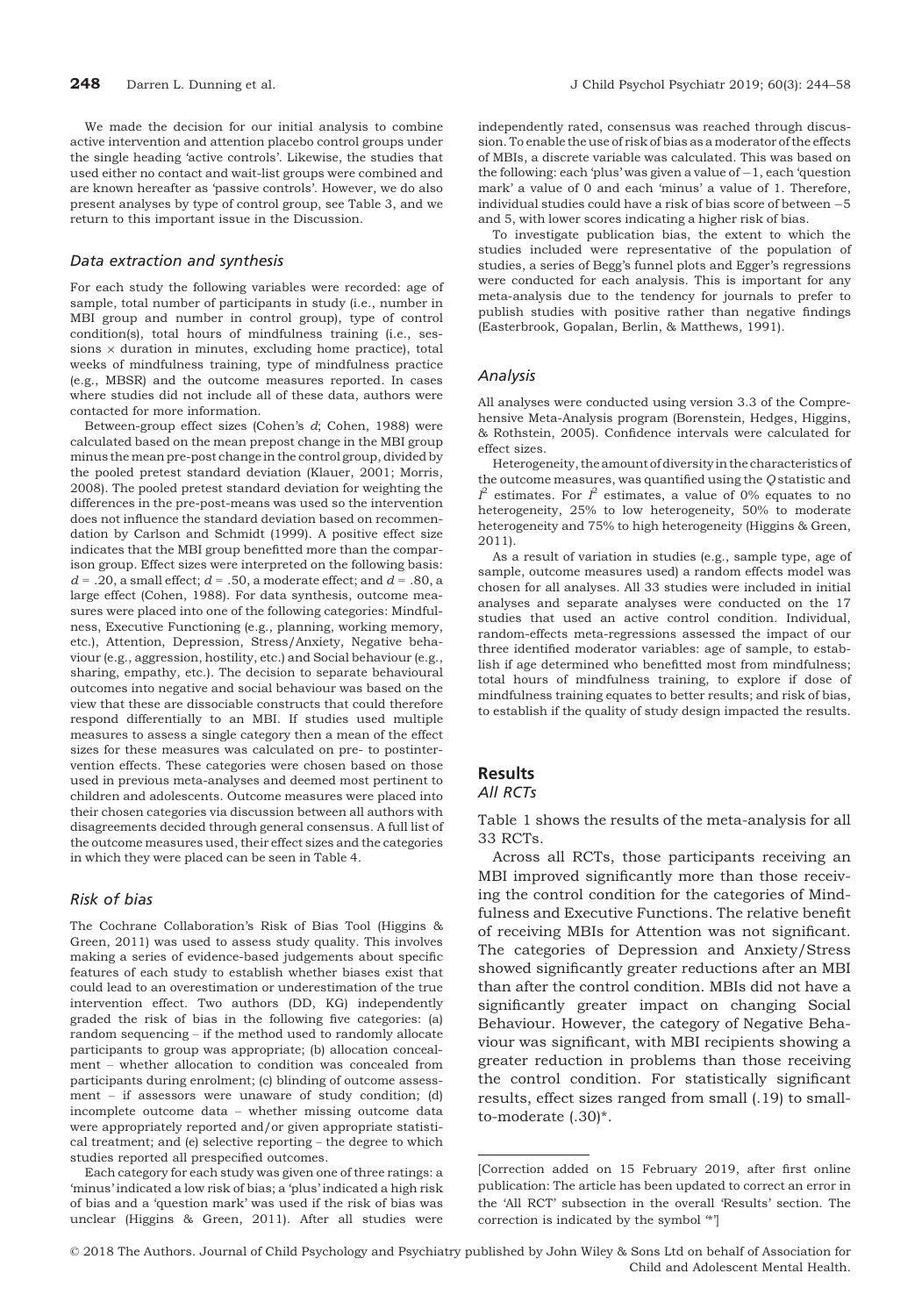|  |  |  |  |  |  |  | Table 1 Effect size analysis of RCT studies examining the efficacy of MBIs |  |  |  |  |
|--|--|--|--|--|--|--|----------------------------------------------------------------------------|--|--|--|--|
|--|--|--|--|--|--|--|----------------------------------------------------------------------------|--|--|--|--|

|                           |          |                              |                           |                              | Intervention<br>effects |                         |                  |        |            | Heterogeneity |           |      | Publication<br>bias<br>(Eggers) |
|---------------------------|----------|------------------------------|---------------------------|------------------------------|-------------------------|-------------------------|------------------|--------|------------|---------------|-----------|------|---------------------------------|
|                           | $\kappa$ | Number<br>of effect<br>sizes | Total<br>$\boldsymbol{n}$ | Mean<br>effect<br>size $(d)$ | SE                      | 95% CI                  | $\boldsymbol{z}$ | p      | Q<br>value | p             | $I^2$ (%) | t    | p                               |
| All measures              | 33       | 239                          | 3.666                     | 0.19                         | 0.02                    | [.14 to .23]            | 8.65             | < 0.01 | 790.07     | < 0.01        | 69.75     | 4.37 | < 0.01                          |
| Mindfulness               | 11       | 27                           | 1,475                     | 0.24                         | 0.12                    | $[.01 \text{ to } .46]$ | 2.06             | .04    | 42.28      | < 0.01        | 76.35     | 0.49 | .64                             |
| Social<br>behaviour       | 10       | 25                           | 1,247                     | 0.16                         | 0.11                    | $[-.05$ to $.37]$       | 1.53             | .13    | 30.95      | < 0.01        | 67.69     | 0.83 | .43                             |
| Negative<br>behaviour     | 11       | 20                           | 970                       | 0.27                         | 0.10                    | $[.07 \text{ to } .47]$ | 2.60             | < 0.01 | 21.00      | .02           | 52.38     | 2.62 | < 0.05                          |
| Depression                | 13       | 20                           | 1,529                     | 0.27                         | 0.11                    | $[.06 \text{ to } .49]$ | 2.53             | < 0.01 | 44.36      | < 0.01        | 72.95     | 2.85 | < 0.05                          |
| Anxiety/<br><b>Stress</b> | 20       | 41                           | 2,319                     | 0.16                         | 0.06                    | $[.04 \text{ to } .27]$ | 2.59             | .01    | 40.21      | < 0.01        | 47.78     | 2.19 | < 0.05                          |
| Executive<br>functions    | 15       | 25                           | 1,691                     | 0.30                         | 0.09                    | $[.12 \text{ to } .49]$ | 3.28             | < 0.01 | 47.86      | < 0.01        | 68.66     | 1.09 | .30                             |
| Attention                 | 8        | 8                            | 1,158                     | 0.19                         | 0.08                    | $[.04 \text{ to } .34]$ | 2.44             | .02    | 10.78      | .15           | 35.05     | 0.82 | .42                             |

#### RCTs with active control groups

A subanalysis was conducted on only those 17 RCTs with active control groups (Table 2). These data show that those completing MBIs improved significantly more than those in active control interventions for Mindfulness and there was also a greater reduction in problems following an MBI than following the active control condition for the categories Depression and Anxiety/Stress. Effect sizes for significant results ranged from small (.18) to small-to-moderate (.42). There were no significant effects on changes in measures of Social Behaviour, Negative Behaviour, Executive Functions, or Attention.

# RCTs disaggregated by type of control group

Table 3 shows all RCTs disaggregated by control group type. MBIs showed significant benefits over all control group types with effect sizes ranging from small (.10) to small-to-moderate (.38).

#### Heterogeneity

For all 33 RCTs, Q values show that there was a statistically significant level of heterogeneity for the categories of Mindfulness, Executive Functions, Negative Behaviour, Social Behaviour, and Depression. Significant scores ranged from 35.64 to 63.95. All evaluations of significant categories suggested a substantial amount of heterogeneity, with  $l^2$  estimates ranging from 47.54% to 76.35% (Table 1).

For the 17 RCTs with active control groups, Q values showed that Negative Behaviour and Social Behaviour both showed a significant amount of heterogeneity with scores ranging from 15.86 to 29.18.  $l^2$  estimates suggested that this was likely substantial in size, ranging from 74.79% to 79.14% (Table 2).

#### Risk of bias

Many authors failed to report key design characteristics to enable an accurate assessment of the risk of bias, even after being contacted for clarification.

|  | Table 2 Effect size analysis of RCT studies with active control conditions examining the efficacy of MBIs |  |  |  |  |  |  |  |  |  |  |  |
|--|-----------------------------------------------------------------------------------------------------------|--|--|--|--|--|--|--|--|--|--|--|
|--|-----------------------------------------------------------------------------------------------------------|--|--|--|--|--|--|--|--|--|--|--|

|                           |          |                           |                           |                           |           | Intervention effects     |                  |        |         | Heterogeneity    |       | Publication<br>bias (Eggers) |                  |
|---------------------------|----------|---------------------------|---------------------------|---------------------------|-----------|--------------------------|------------------|--------|---------|------------------|-------|------------------------------|------------------|
|                           | $\kappa$ | Number<br>of effect sizes | Total<br>$\boldsymbol{n}$ | Mean effect<br>size $(d)$ | <b>SE</b> | 95% CI                   | $\boldsymbol{z}$ | p      | O value | $\boldsymbol{p}$ | $I^2$ | t                            | $\boldsymbol{p}$ |
| All measures              | 17       | 141                       | 1,762                     | 0.20                      | 0.03      | $[.14 \text{ to } .26]$  | 6.84             | < 0.01 | 425.29  | < 0.01           | 67.08 | 0.20                         | .83              |
| Mindfulness               | 6        | 8                         | 600                       | 0.42                      | 0.13      | $[.16 \text{ to } .67]$  | 3.23             | < 0.01 | 9.07    | .11              | 44.90 | 3.18                         | < 0.01           |
| Social<br>behaviour       | 6        | 18                        | 708                       | $-0.07$                   | 0.20      | $-.46$ to $.31$          | $-0.38$          | .70    | 23.97   | < 01             | 79.14 | 0.96                         | .39              |
| Negative<br>behaviour     | 5        | 15                        | 580                       | 0.22                      |           | $0.19$ [-.16 to .59]     | 1.13             | .26    | 15.86   | < 01             | 74.79 | 1.07                         | .36              |
| Depression                | 6        | 11                        | 520                       | 0.47                      | 0.13      | [.22 to .72]             | 3.71             | < 0.01 | 7.04    | .22              | 28.92 | 2.06                         | .11              |
| Anxiety/<br><b>Stress</b> | 9        | 23                        | 844                       | 0.18                      | 0.07      | $0.05$ to $.31$          | 2.65             | < 0.01 | 4.21    | .90              | 0.00  | 0.63                         | .55              |
| Executive<br>functions    | $\tau$   | 12                        | 958                       | 0.10                      | 0.07      | $[-.03 \text{ to } .23]$ | 1.49             | .14    | 6.32    | .39              | 5.10  | 0.01                         | .99              |
| Attention                 | 5        | 5                         | 787                       | 0.13                      | 0.07      | $[-.01 \text{ to } .28]$ | 1.87             | .06    | 2.93    | .57              | 0.00  | 0.86                         | .45              |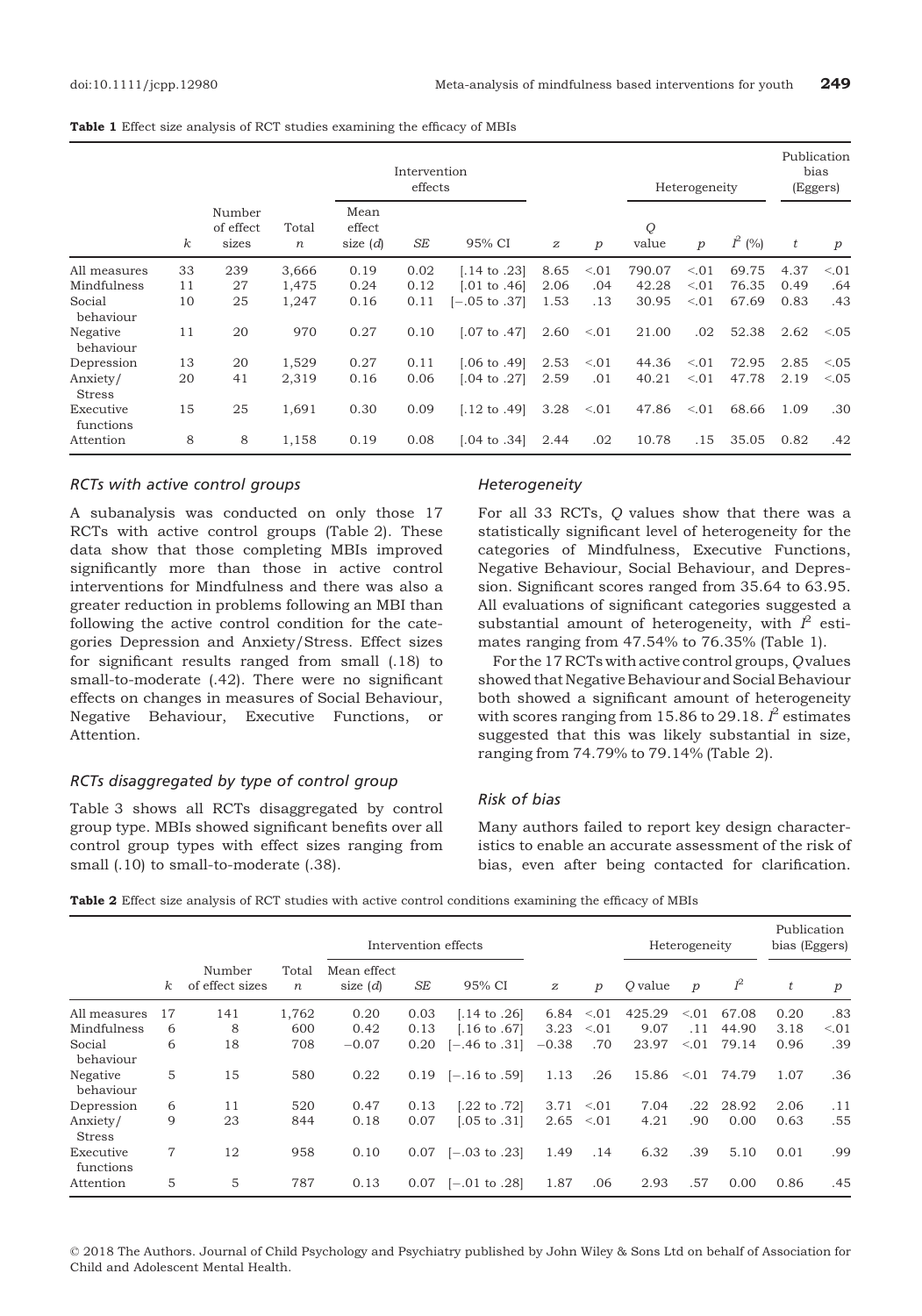| used |                      |               |
|------|----------------------|---------------|
|      | Intervention effects | Heterogeneity |

|                     |    |                           |                |                           | Intervention effects |                         |                  |                  |         | Heterogeneity    |       |
|---------------------|----|---------------------------|----------------|---------------------------|----------------------|-------------------------|------------------|------------------|---------|------------------|-------|
|                     | κ  | Number of<br>effect sizes | Total <i>n</i> | Mean effect<br>size $(d)$ | SE                   | 95% CI                  | $\boldsymbol{z}$ | $\boldsymbol{D}$ | O value | $\boldsymbol{p}$ |       |
| No contact          | 11 | 68                        | 1,501          | 0.10                      | 0.03                 | $[.04 \text{ to } .16]$ | 3.03             | < 0.01           | 209.32  | < 0.01           | 67.99 |
| Wait list           | 8  | 33                        | 578            | 0.38                      | 0.07                 | $[.24 \text{ to } .51]$ | 5.45             | < 0.01           | 83.11   | < 0.01           | 61.50 |
| Attention placebo   | 11 | 92                        | 1,136          | 0.15                      | 0.03                 | $[.09 \text{ to } .22]$ | 4.65             | < 0.01           | 263.47  | < 0.01           | 65.46 |
| Active intervention | 9  | 45                        | 813            | 0.26                      | 0.06                 | $[.15 \text{ to } .37]$ | 4.71             | < 0.01           | 124.18  | < 0.01           | 64.57 |

Gregoski, Barnes, Tingen, Harshfield, and Treiber (2003), Schonert-Reichl et al. (2017), and Wright, Gregoski, Tingen, Barnes, and Treiber (2014) include both active and attention placebo controls; Atkinson and Wade (2015) include both no contact and active controls; Quach, Jastrowski Mano, and Alexander (2016) include both wait list and active controls.

There was a low risk of bias in 32% of the studies for random sequencing, 44% for allocation concealment, 18% for blinding, 35% for incomplete outcome data and 53% for selective reporting. A high risk of bias existed in 6% of the studies for random sequencing, 15% for allocation concealment, 35% for blinding, 6% for incomplete outcome data and 24% for selective reporting. In all other cases the risk of bias was unclear (see Figure 2). For the risk of bias of individual studies, see Table 4.

#### Publication bias

For all 33 RCTs, Egger's tests showed that publication bias was evident for Negative Behaviour and Anxiety/Stress (Table 1). For the 17 RCTs with active control groups there was evidence of publication bias in the Mindfulness category only (Table 2).

#### Moderator analysis

For all 33 RCTs, individual, random effects metaregressions showed that age was a significant moderator of improvements in Executive Functions  $(Q = 5.60, p = .018)$ , with larger effect sizes in favour of the MBI associated with older age. For duration of MBI, total training hours was a significant moderator of a reduction in Negative Behaviour ( $Q = 7.30$ ,  $p = .007$ ), with larger effect sizes related to more hours of training. Interestingly, Risk of bias score had no significant effect on any outcome category.

For the 17 RCTs with active control groups, age significantly moderated improvements in Negative Behaviour ( $Q = 5.27$ ,  $p = .021$ ), with larger effect sizes associated with younger age. Risk of bias score significantly moderated measures of Mindfulness, with larger effect sizes related to greater risk of bias  $(Q = 4.36, p = .037)$ . Total hours of MBI training had no significant effect on any outcome category.

# **Discussion**

This is the first meta-analysis where only data from RCTs that examine the effects of MBIs on improving the mental health, behaviour and cognition of young people aged 18 years or younger, are included. Including only studies that compare MBIs against a control condition means that outcomes are guarded against test–retest effects and the effects of maturational changes in young people as these will be common across the MBI and comparator conditions. In addition, only using studies that adopt a randomized design ensures that there should be no systematic differences between groups.



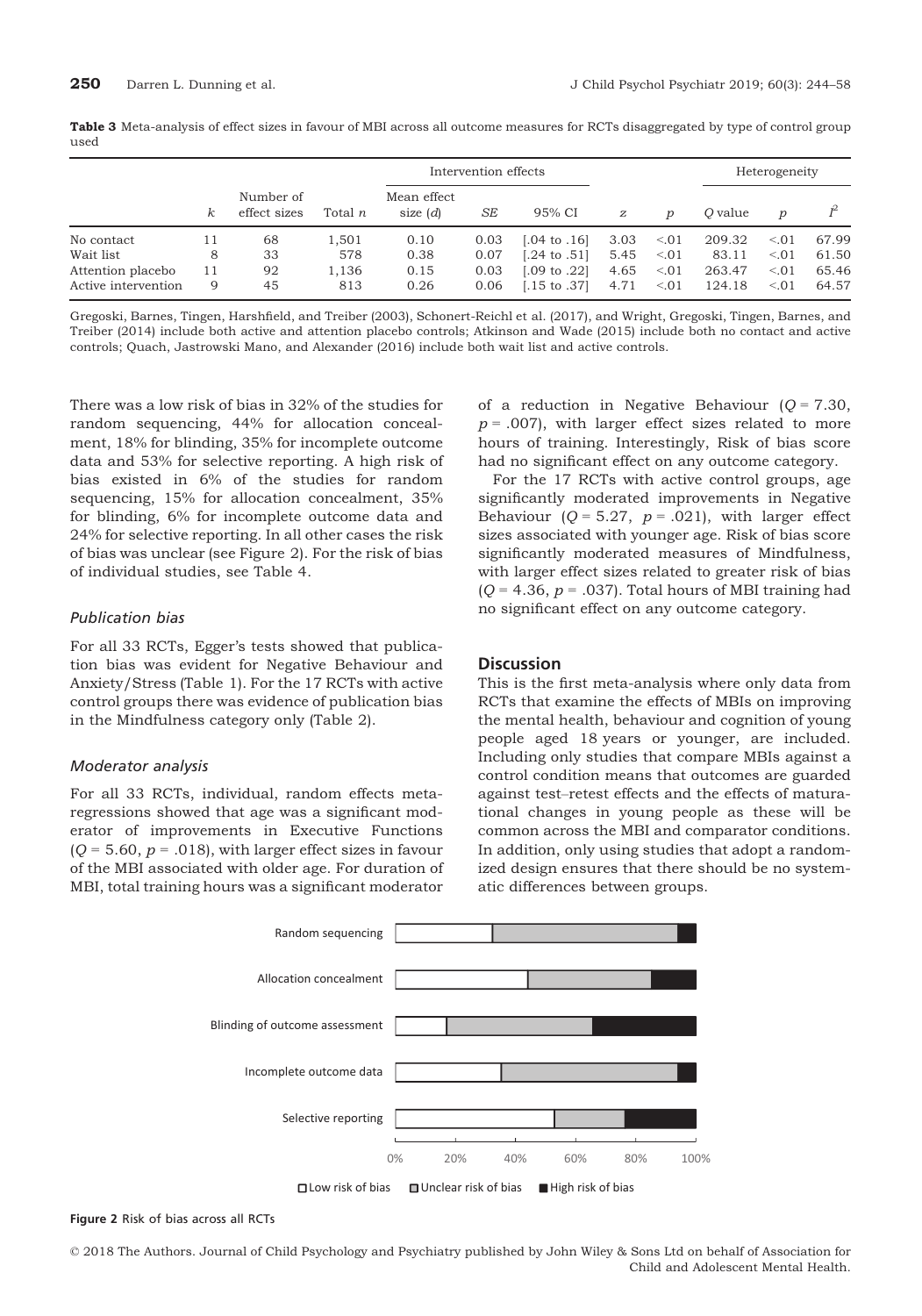| (continued)                                                                            |                                          |                               |                                                |                                          |                                              |                       |                                 |                                                                       |                                                                         |
|----------------------------------------------------------------------------------------|------------------------------------------|-------------------------------|------------------------------------------------|------------------------------------------|----------------------------------------------|-----------------------|---------------------------------|-----------------------------------------------------------------------|-------------------------------------------------------------------------|
|                                                                                        |                                          |                               | (elements of CBT)                              |                                          | Cognitive-perception<br>intervention         |                       |                                 |                                                                       |                                                                         |
| Λ.<br>Λ.<br>Λ.<br>Λ.                                                                   | 12.50                                    | 4                             | Power Source                                   | $= 17.4$<br>Σ                            | Attention placebo                            | $117\,$               | 147                             | Incarcerated males                                                    | Leonard et al. (2010) <sup>c</sup>                                      |
|                                                                                        |                                          |                               |                                                |                                          |                                              |                       |                                 |                                                                       | Aguilar-Parra, Cid,<br>and Magni (2013)                                 |
| Λ.<br>Λ.<br>Λ.<br>Λ.                                                                   | 6.00                                     | ${}^{\circ}$                  | MBCT/MBSR                                      | $= 13.4$<br>N                            | Passive – wait list                          | 47                    | $\frac{1}{4}$                   | General education                                                     | Langer, Schmidt,                                                        |
|                                                                                        |                                          |                               | involvement                                    |                                          |                                              |                       |                                 |                                                                       |                                                                         |
| $\lfloor$ $\alpha$ . $\alpha$ .<br>$\lfloor$ $\alpha$ . $\alpha$ .<br>$^{+}$<br>$^{+}$ | 6.00<br>6.00                             | 000                           | Dot be w/parental<br>Dot be                    | 13.4<br>$\bar{\rm I}$<br>$\geq$          | Passive - no contact                         |                       | 169<br>179                      | General education<br>General education                                | Johnson et al. (1990)<br>Johnson et al. (1990)                          |
| $\ddot{}$<br>$^{+}$                                                                    | 6.00                                     |                               | Dot be                                         | $= 13.6$<br>Z                            | Passive - no contact                         | 154<br>151            | 115                             | General education                                                     | Johnson et al. (1982)                                                   |
|                                                                                        |                                          |                               | treatment                                      |                                          |                                              |                       |                                 |                                                                       |                                                                         |
| Λ.<br>$^{+}$<br>Λ.<br>Λ.                                                               | 3.00                                     | $^{12}$                       | Mindfulness-based<br>substance abuse           | $\parallel$<br>Z                         | Passive - no contact                         |                       | $\overline{4}$                  | Incarcerated males                                                    | Garcia-Romeu (2017) <sup>c</sup><br>Himelstein, Saul, and               |
|                                                                                        |                                          |                               |                                                | 16.5                                     | Active – Health Education                    | 4<br>13               |                                 | American or Black)                                                    |                                                                         |
|                                                                                        |                                          |                               | Meditation                                     |                                          | Life Skills                                  |                       |                                 | classified as African                                                 |                                                                         |
| Λ.<br>م ا<br>Λ.<br>n. n.                                                               | 15.00<br>14.00                           | $\overline{10}$<br>12         | Breathing Awareness<br>Meditacion Fluir        | $= 17.3$<br>$= 15.0$<br>$\geq$<br>$\geq$ | Passive – no contact<br>Attention placebo    | 30<br>69              | 30<br>53                        | General education (all<br>General education                           | Gregoski et al. (2003) <sup>c</sup><br>Franco Justo (2009) <sup>c</sup> |
|                                                                                        |                                          |                               |                                                |                                          |                                              |                       |                                 |                                                                       | and Gallego (2010) <sup>c</sup>                                         |
| Λ.<br>Λ.<br>$\! + \!\!\!\!$<br>Λ.                                                      | 15.00                                    | $\overline{10}$               | Meditacion Fluir<br>curriculum                 | $= 16.8$<br>N                            | Passive – wait list                          | 30                    | 31                              | General education                                                     | Franco, Mañas, Cangas,<br>and Davidson (2015) <sup>c</sup>              |
| $^{+}$<br>$^{+}$<br>$\Omega$<br>Λ.                                                     | 10.00                                    | 12                            | Mindfulness Kindness<br>Practice               | 4.7<br>$\parallel$<br>$\geq$             | Passive - wait list<br>Silent reading        | 37                    | 29                              | General education                                                     | Flook, Goldberg, Pinger,                                                |
| $^{+}$<br>$^{+}$<br>Λ.                                                                 | 8.00                                     | ${}^{\circ}$                  | Mindful Awareness<br>Practice                  | $= 8.2$<br>Σ                             | Attention placebo                            | 32                    | 32                              | General education                                                     | Flook et al. (2010) <sup>c</sup>                                        |
| Λ.<br>Λ.<br>Λ.<br>$^{+}$                                                               | 5.83                                     | $\overline{10}$               | Mindful Awareness<br>Comtemplative<br>Pedagogy | $= 11.5$<br>Σ                            | Asian history course<br>Passive - no contact | 25                    | 15                              | Minority, low income                                                  | Desmond and Hanich (2010) <sup>c</sup>                                  |
| Λ.                                                                                     | 6.00                                     | $\circ$                       | Integrative                                    | $= 11.8$<br>⊠                            | Attention placebo -<br>control               | 48                    | 52                              | General education                                                     | Britton et al. (2014) <sup>c</sup>                                      |
|                                                                                        |                                          |                               |                                                |                                          | Substance abuse                              |                       |                                 | performance                                                           |                                                                         |
| $\sim$<br>Λ.                                                                           | 6.00                                     | Not stated                    | Learning to Breathe                            | 16.8<br>$\parallel$<br>N                 | Attention placebo                            | 13                    | $\overline{4}$                  | Low academic                                                          | Bluth et al. (2015) <sup>c</sup>                                        |
| $^{+}$                                                                                 | 16.00                                    | ${}^{\circ}$                  | <b>MBSR</b>                                    | $= 15.7$<br>Z                            | Passive – no contact                         | 46                    | 39                              | A mix of mental health<br>disorders                                   | Biegel, Brown, Shapiro,<br>and Schubert (2009) <sup>c</sup>             |
| Λ.<br>Λ.<br>T<br>Λ.                                                                    | 18.00                                    | $\overline{2}$                | Eating Awareness<br>Mindfulness-based          | 16.2<br>$\parallel$<br>Z                 | Active - Health Education                    | 22                    | 18                              | General education                                                     | Tingen, and Treiber<br>Barnes, Gregoski,<br>(2010)                      |
| Λ.<br>Λ.<br>1<br>Λ.                                                                    | 14.00                                    | $\overline{a}$                | Breathing Awareness<br>Meditation              | 15.0<br>$\left\vert {}\right\vert$<br>Σ  | Active - Health Education                    | 39                    | 17                              | (all classified as African<br>American or Black)<br>General education | Barnes, Pendergrast,<br>Harshfield, and<br>Treiber (2008) <sup>c</sup>  |
| Λ.<br>Λ.<br>Λ.                                                                         | 14.00                                    | $\overline{c}$                | Breathing Awareness<br>Meditation              | 12.2<br>$\parallel$<br>$\geq$            | Active – Health Education                    | 39                    | 34                              | General education                                                     | Barnes, Davis, Murzynowski,<br>and Treiber (2004) <sup>c</sup>          |
|                                                                                        |                                          |                               | for depression                                 |                                          | Active – dissonance-<br>based training       | 96                    |                                 | (all female)                                                          |                                                                         |
| $^{+}$<br>Λ.<br>$^+$<br>$\! + \!\!\!\!$                                                | 2.17                                     | S                             | Adapted from MBCT                              | $= 15.7$<br>Σ                            | contact<br>Passive - no                      | 83                    | 121                             | General education                                                     | Atkinson and Wade (2015) <sup>c</sup>                                   |
| Risk of bias                                                                           | of training<br>duration<br>Total<br>(hr) | Training<br>(weeks)<br>period | Mindfulness<br>training                        | Age                                      | Control group                                | Controls<br>$\approx$ | Mindfulness<br>$\boldsymbol{n}$ | Sample                                                                | Authors                                                                 |
|                                                                                        |                                          |                               |                                                |                                          |                                              |                       |                                 |                                                                       |                                                                         |

Table 4 Details of the studies included in the meta-analysis

Table 4 Details of the studies included in the meta-analysis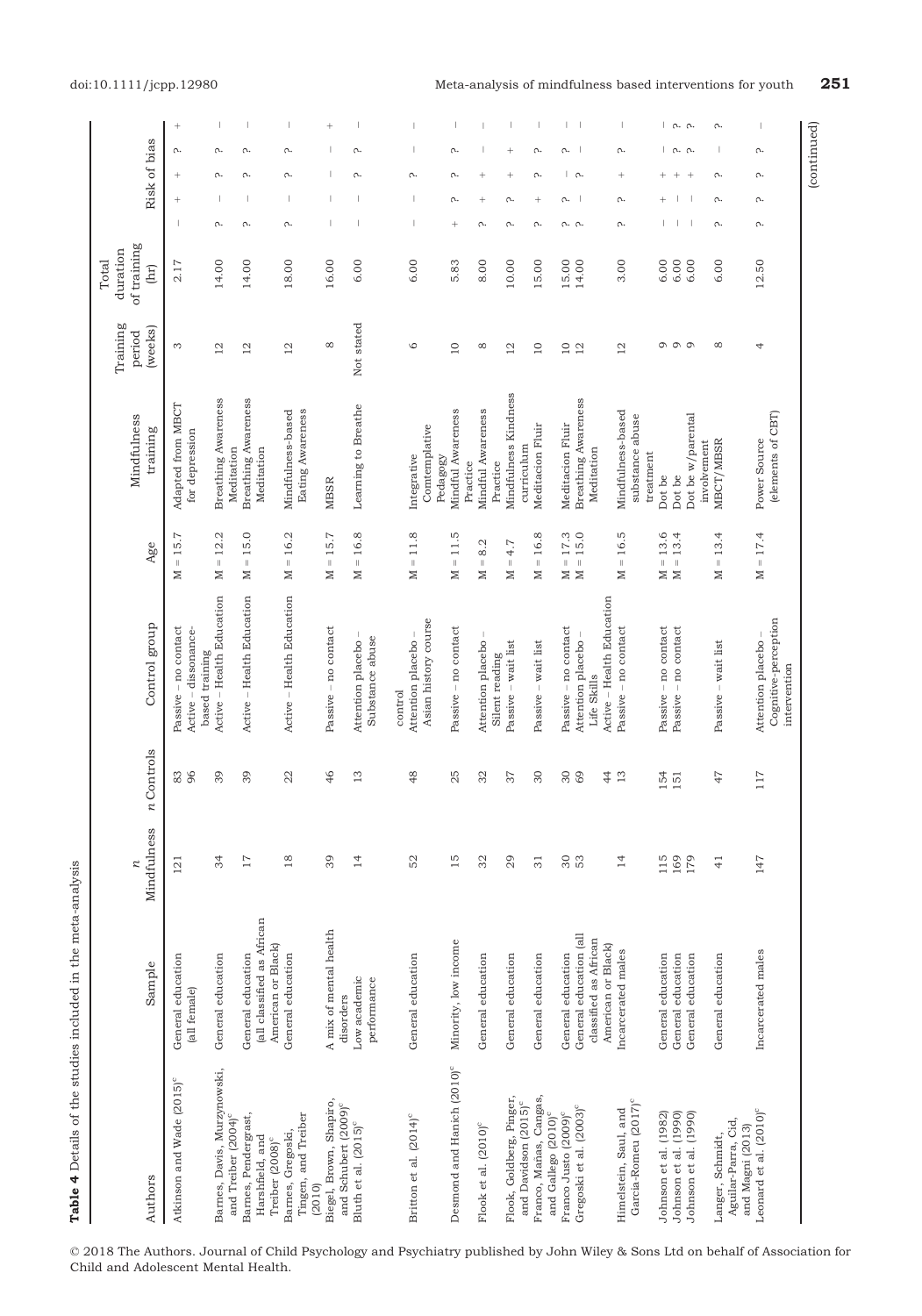| d |
|---|
|   |
|   |
|   |

| Authors                                                                            | Sample                                                                | Mindfulness           | $n$ Controls                     | Control group                                                     | Age                                     | Mindfulness<br>training                           |
|------------------------------------------------------------------------------------|-----------------------------------------------------------------------|-----------------------|----------------------------------|-------------------------------------------------------------------|-----------------------------------------|---------------------------------------------------|
| Liehr and Diaz (2010) <sup>c</sup>                                                 | Minority, low income                                                  | Q                     | G                                | <b>Health Education</b><br>Attention placebo                      | 9.5<br>$\parallel$<br>Σ                 | Mindfulness<br>Designed by<br>in Schools          |
| Napoli, Krech, and<br>Holley (2014) <sup>c</sup>                                   | General education                                                     | 56                    | 97                               | Passive – no contact                                              | $T - 10$<br>$\approx$                   | Attention Academy<br>Program                      |
| Parker et al. (2017) <sup>c</sup><br>Poehlmann-Tynan<br>et al. (2016) <sup>c</sup> | General education<br>disadvantaged<br>Economically                    | 12<br>$\overline{7}1$ | $\frac{4}{1}$<br>$\overline{12}$ | Passive - wait list<br>Attention placebo<br>Dialogic              | $= 10.1$<br>$M = 4.7$<br>Σ              | The Kindness<br>Curriculum<br>Master Mind         |
|                                                                                    |                                                                       |                       |                                  | Reading                                                           |                                         |                                                   |
| Quach et al. (2016) <sup>c</sup><br>Potek (2012) <sup>c</sup>                      | General education<br>General education                                | $\overline{16}$<br>54 | 53<br>65<br>$\overline{4}$       | Active - Hatha yoga<br>Passive - wait list<br>Passive – wait list | $M = 15$<br>$R = 12$<br>$\overline{17}$ | Learning to Breathe<br><b>MBSR</b>                |
| Ricarte, Ros, Latorre,<br>and Beltran (2015) <sup>c</sup>                          | General education                                                     | 45                    | 45                               | Passive - wait list                                               | $M = 8.9$                               | Intelligence Training<br>Mindfulness<br>Emotional |
| Schonert-Reichl<br>et al. $(2017)$ <sup>c</sup>                                    | General education                                                     | $\frac{8}{3}$         | 51                               | Attention placebo/<br>Active - Social<br>responsibility           | $= 10.2$<br>N                           | MindUP                                            |
| and Miller (2003) <sup>c</sup><br>Semple, Lee, Rosa,                               | General education                                                     | $\frac{3}{2}$         | $\overline{\mathbf{C}}$          | Passive – wait list<br>program                                    | $= 10.5$<br>$\geq$                      | MBCT-C                                            |
| Crisostomo, and<br>Shirk, DePrince,<br>Labus (2010)                                | Depressed                                                             | $\Omega$              | 23                               | Passive – no contact                                              | $= 15.3$<br>Σ                           | Mindfulness CBT                                   |
| Shomaker et al. (2014)                                                             | Girls at risk of type<br>II diabetes                                  | 17                    | 16                               | Active – Cognitive-<br>behavioural                                | $= 15.0$<br>Σ                           | Learning to Breathe                               |
| Sibinga et al. (2013) <sup>c</sup>                                                 | General education<br>(all male)                                       | 22                    | $\overline{19}$                  | Attention placebo<br>education<br>Health                          | 12.5<br>$\parallel$<br>$\geq$           | MBSR                                              |
| Ghazarian, and<br>Sibinga, Webb,<br>Ellen (2015) <sup>c</sup>                      | General education                                                     | 141                   | 159                              | Attention placebo<br>education<br>Health                          | 12.0<br>$\parallel$<br>$\geq$           | <b>MBSR</b>                                       |
| Tan and Martin (2015) <sup>c</sup>                                                 | of mental health<br>disorders<br>A mix                                | 43                    | 37                               | Passive – no contact                                              | $= 15.4$<br>Σ                           | Adolescent<br>Taming the<br>Mind                  |
| Wright et al. (2014) <sup>c</sup>                                                  | General education (all<br>classified as African<br>American or Black) | 35                    | 42<br>$\frac{4}{4}$              | Active - Health Education<br>Attention placebo-<br>Life Skills    | $= 15.0$<br>Σ                           | Breathing Awareness<br>Meditation                 |

| Authors                                                         | Sample                                                                | Mindfulness<br>r | Controls<br>n       | Control group                                                      | Age                                     | Mindfulness<br>training                  | Training<br>(weeks)<br>period | of training<br>duration<br>Total<br>(hr) |           | Risk of bias             |                |        |        |
|-----------------------------------------------------------------|-----------------------------------------------------------------------|------------------|---------------------|--------------------------------------------------------------------|-----------------------------------------|------------------------------------------|-------------------------------|------------------------------------------|-----------|--------------------------|----------------|--------|--------|
| Liehr and Diaz (2010) <sup>c</sup>                              | Minority, low income                                                  | Q                | G                   | <b>Health Education</b><br>Attention placebo                       | S<br>ö<br>$\lvert \rvert$<br>⊠          | Mindfulness<br>Designed by<br>in Schools | $\mathbf{C}$                  | 2.50                                     | Λ.        | Λ.                       | Λ.             | Λ.     | Λ.     |
| Napoli, Krech, and                                              | General education                                                     | 97               | 97                  | Passive - no contact                                               | $T - 10$<br>$\approx$                   | Attention Academy                        | 24                            | 9.00                                     | Λ.        | Λ.                       | Λ.             | Λ.     |        |
| Parker et al. (2017) <sup>c</sup><br>Holley (2014) <sup>c</sup> | General education                                                     |                  | $^{40}$             | Passive - wait list                                                | $= 10.1$<br>Σ                           | Master Mind<br>Program                   | 4                             | 5.00                                     |           | Λ.                       | $\overline{+}$ | Ш      | Λ.     |
| Poehlmann-Tynan                                                 | Economically                                                          | 71               | 12                  | Attention placebo                                                  | 4.7<br>$\lvert \rvert$<br>$\geq$        | The Kindness                             | 12                            | 10.00                                    | n. n.     | ш                        |                | r.     |        |
| et al. $(2016)^\circ$                                           | disadvantaged                                                         |                  |                     | Reading<br>Dialogic                                                |                                         | Curriculum                               |                               |                                          |           |                          |                |        |        |
| Potek (2012) <sup>c</sup>                                       | General education                                                     | 16               | $\overline{4}$      | Passive - wait list                                                | $= 15$<br>⊠                             | Learning to Breathe                      | $\circ$                       | 4.50                                     |           | Λ.                       | $^{+}$         |        | Λ.     |
| Quach et al. (2016) <sup>c</sup>                                | General education                                                     | 54               | 65<br>53            | Active - Hatha yoga<br>Passive - wait list                         | $R = 12$<br>17                          | <b>MBSR</b>                              | 4                             | 6.00                                     |           | Λ.                       | Λ.             |        | $+$    |
| Ricarte, Ros, Latorre,                                          | General education                                                     | 45               | 45                  | Passive - wait list                                                | $\circ$<br>∞ं<br>$\mid \mid$<br>$\geq$  | Mindfulness                              | $\circ$                       | 1.50                                     | $\Lambda$ | Λ.                       | Λ.             | Λ.     | $^{+}$ |
| and Beltran (2015) <sup>c</sup>                                 |                                                                       |                  |                     |                                                                    |                                         | Intelligence Training<br>Emotional       |                               |                                          |           |                          |                |        |        |
| Schonert-Reichl<br>et al. $(2017)$ <sup>c</sup>                 | General education                                                     | $\frac{8}{3}$    | $\overline{51}$     | Attention placebo/<br>Active - Social<br>responsibility<br>program | $= 10.2$<br>Σ                           | MindUP                                   | 12                            | 9.00                                     | $^{+}$    | Λ.                       | $^{+}$         | $^{+}$ | $^{+}$ |
| and Miller (2003) <sup>c</sup><br>Semple, Lee, Rosa,            | General education                                                     | $13$             | $\overline{c}$      | Passive - wait list                                                | $= 10.5$<br>≿                           | MBCT-C                                   | $\overline{c}$                | 18.00                                    | Λ.        |                          |                | Λ.     | $^{+}$ |
| Crisostomo, and<br>Shirk, DePrince,<br>Labus (2010)             | Depressed                                                             | $\mathcal{Q}$    | 23                  | Passive – no contact                                               | $= 15.3$<br>Σ                           | Mindfulness CBT                          | $\overline{c}$                | Not stated                               | Λ.        |                          | Λ.             |        | $^{+}$ |
| Shomaker et al. (2014)                                          | Girls at risk of type<br>II diabetes                                  | $17\,$           | 16                  | Active - Cognitive-<br>behavioural                                 | $= 15.0$<br>Σ                           | Learning to Breathe                      | $\circ$                       | 6.00                                     |           | $\overline{\phantom{a}}$ | $^{+}$         | Λ.     | Λ.     |
| Sibinga et al. (2013) <sup>c</sup>                              | General education<br>(all male)                                       | 22               | $\overline{19}$     | Attention placebo<br>education<br>Health                           | S<br>$\overline{5}$<br>$\parallel$<br>Σ | <b>MBSR</b>                              | 12                            | 10.00                                    |           |                          | Λ.             |        |        |
| Ghazarian, and<br>Sibinga, Webb,<br>Ellen (2015) <sup>c</sup>   | General education                                                     | 141              | 159                 | Attention placebo<br>education<br>Health                           | $= 12.0$<br>Σ                           | <b>MBSR</b>                              | 12                            | 10.00                                    | Λ.        |                          |                |        | Λ.     |
| Tan and Martin (2015) <sup>c</sup>                              | A mix of mental health<br>disorders                                   | 43               | 37                  | Passive - no contact                                               | $= 15.4$<br>Z                           | Adolescent<br>Taming the<br>Mind         | Ю                             | 7.50                                     | Λ.        | Λ.                       | Λ.             | Λ.     | 1      |
| Wright et al. (2014) <sup>c</sup>                               | General education (all<br>classified as African<br>American or Black) | 35               | 42<br>$\frac{4}{4}$ | Active - Health Education<br>Attention placebo -<br>Life Skills    | $= 15.0$<br>$\geq$                      | Breathing Awareness<br>Meditation        | 12                            | 14.00                                    | Λ.        |                          | ı              | Λ.     |        |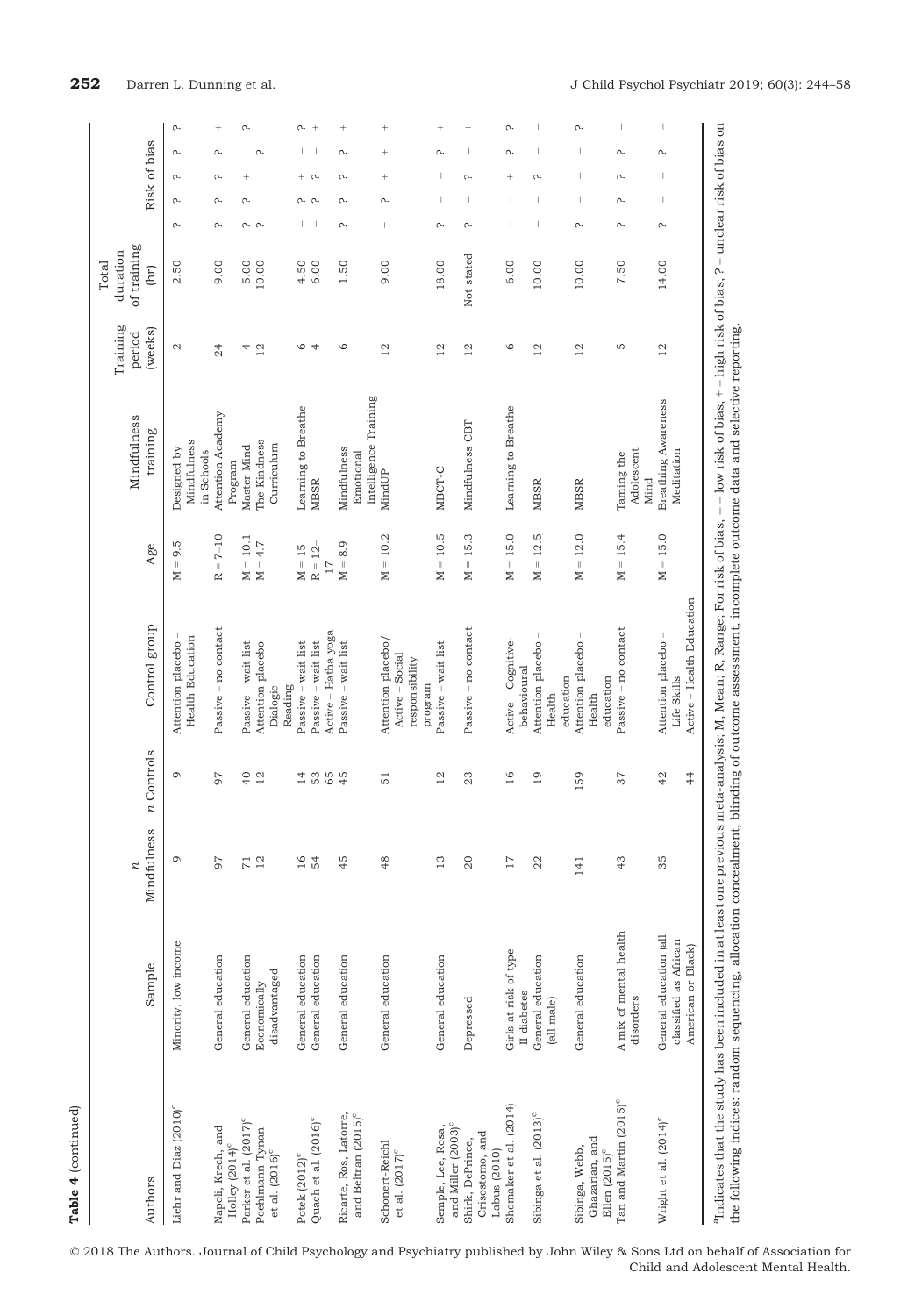Furthermore, and novel to this meta-analyses, we include subanalyses of RCTs that compare MBIs against active comparison conditions (both attention placebo controls and active intervention controls). The combined risk of bias across the constituent studies in this meta-analysis also appears to be smaller than in previous reviews that included a broader range of studies (e.g., Maynard et al., 2017), although the true risk of bias remains unclear as many of the included studies fail to adequately report potential issues such as the methods used for random sequencing and blinding.

# All RCTs

When including all 33 RCTs, results showed that MBIs lead to significantly greater improvements in measures of Mindfulness, Executive Functions and Attention, relative to the control conditions. This is encouraging given that MBIs are hypothesized to operate through improvements in both mindfulness and cognitive processes that can have a downstream effect on arguably more distal mental health and wellbeing outcomes. Indeed, benefits of MBIs were also evident in these latter outcomes, with postintervention benefits on measures of Depression and Anxiety/Stress and Negative Behaviours. For all significant results, effect sizes were small. Indeed, when using the current more rigorous selection criteria of only including RCTs, the overall effect size here is .19 (Cohen, 1992), which is smaller than the average effect sizes reported in previous meta-analyses (Zoogman et al., 2015 (es = .23); Zenner et al., 2014 (es = .41); Klingbeil et al., 2017 (es = .17 to .51); Maynard et al.,  $2017$  (es = .14 to .27)). This suggests that by including studies with less methodological rigour (e.g., lack of randomization), there may have been an overestimation of the effects of MBIs in previous meta-analyses (Savović et al. 2017).

Age significantly moderated the effects of MBIs on Executive Functions, with greater relative benefits following an MBI associated with older age. It is possible that older adolescents benefit more than younger children due to what Roeser and Pinela (2014) describe as the 'window of opportunity'. Indeed, the period between 14–18 years is seen as a key time for mindfulness to be effective due to heightened brain plasticity (Giedd, 2008). Furthermore, this age window is also characterized by increases in self-reflection, social-perspective taking and a greater interest in understanding the self and others (Blakemore & Mills, 2014; Harter, 1999; Selman, 2003). More work is needed to explore possible age-related effects on gains in executive functions, particularly in younger children. The only previous meta-analysis to consider if age moderated the effects of MBIs showed nonsignificant effects, though this analysis was based on an amalgam of all outcome variables rather than focusing on individual outcome categories (Zoogman et al., 2015).

The dose of MBI significantly moderated Negative Behaviour with more training associated with fewer negative behaviours. The previous, meta-analyses provided no support for dose as a moderator of effects, though once again moderation analyses were considered across all outcomes, rather than examining individual outcome categories. The present results are in line with previous studies with adults that have reported that MBIs of longer duration produce greater general benefits (e.g., Mathew, Whitford, Kenny, & Denson, 2010; Parsons, Crane, Parsons, Fjorback, & Kuyken, 2017).

#### RCTs with active control groups

When analysing the 17 MBI studies that used an RCT methodology against an active comparison group, the only significant effects for the MBI relative to the control condition that were retained from the wider analysis on all 33 trials, were Mindfulness, Depression and Anxiety/Stress. For the Mindfulness and Depression categories, effect sizes were approaching moderate in size, and for the Anxiety/ Stress category, the effect size was small. These results are consistent with previous meta-analyses with adults (e.g. Khoury, Sharma, Rush, & Fournier, 2015; Khoury et al., 2013), which show that MBIs are particularly useful for improving measures of mindfulness, stress, depression and anxiety, with greater improvements in mindfulness associated with larger improvements in measures of mental health. However, it is important to note that the beneficial effect of an MBI on the category of Mindfulness relative to an active control is moderated by risk of bias such that studies with a higher risk of bias produced bigger effect sizes. This suggests that the results of less tightly controlled studies may be artificially inflating the overall effect size.

The categories of Negative Behaviour, Executive Functions and Attention no longer improved significantly following an MBI when with trials were restricted to those including an active control intervention. This perhaps indicates that studies with passive control groups may erroneously inflate the effects of an MBI on these outcome domains. Alternatively, it might be indicative of the smaller effect sizes expected when MBIs are compared against a true active intervention that trains the same targeted outcomes as MBIs and we discuss this further below.

Finally, although Negative Behaviour was not significantly reduced overall in the group of studies including an active control condition, MBIs effects on Negative Behaviour were significantly moderated by age. This time younger children showed greater improvements than older children/adolescents following an MBI. This suggests that, when using a more robust trial design, although there is a lack of support that MBIs reduce negative behaviour across the age range studied, it is conceivable that they may be useful in reducing negative behaviour in younger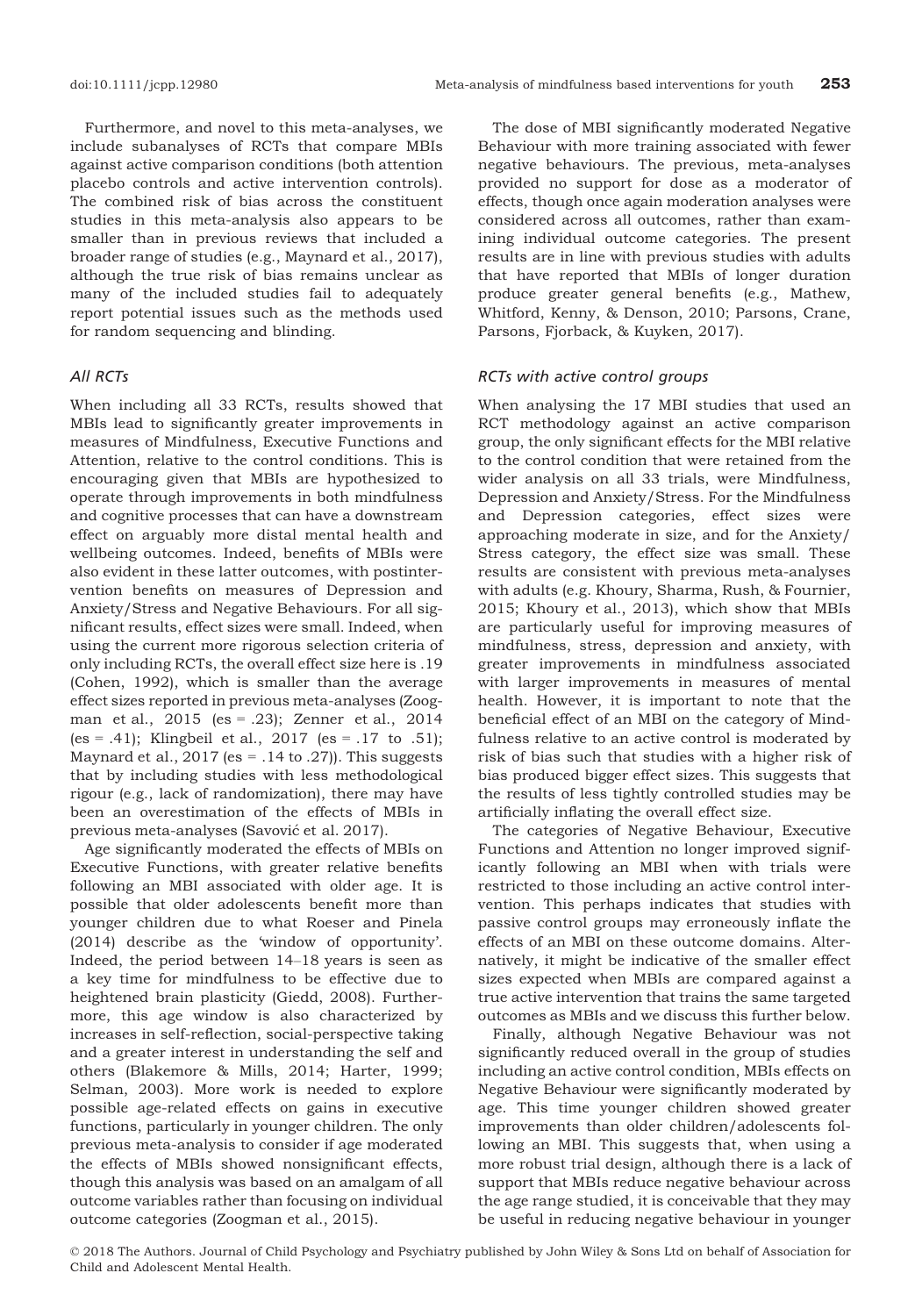children (see Parker, Kupersmidt, Mathis, Scull, & Sims, 2014; Schonert-Reichl et al., 2015). To test this, researchers might want to consider comparing how the negative behaviour of older and younger children compare following MBIs in large-scale, tightly controlled RCTs.

# RCTs by specific control group type

When RCTs of MBIs are further disaggregated according to the specific type of control group used (e.g., wait-list, no contact, attention placebo control and active intervention control conditions), the pattern of findings was unexpected. Although, wait-list controls unsurprisingly yielded the largest mean effect size, the smallest (i.e., the smallest difference between MBI and controls) emerged when comparing MBIs against no contact control groups. Theoretically, comparing an MBI against a passive control condition, such as a no contact group, presents a greater opportunity for gains in the MBI than when comparing it against an attention placebo or active intervention control condition as the influence of both nonspecific aspects of training and the Hawthorn effect are minimized (McCarney et al., 2007). It is plausible here that disaggregating our studies into these four smaller categories renders the categories more susceptible to the influence of individual studies. Indeed, in this case it seems that the two large studies by Johnson, Burke, Brinkman, and Wade (2016, 2017) that compared an MBI against a no contact control group and that produced small or negative effect sizes could be driving the small effect size in this category.

In general, several of the control group types are somewhat underrepresented in the analysis. In particular wait-list controls (33 effect sizes) and active intervention controls (45 effect sizes). This underrepresentation drove our decision to combine the no contact and wait-list controls and attention placebo and active intervention controls for our primary analyses. As the field of MBIs grow, future metaanalyses will need to revisit the important issue of control group type in relation to the size of effects.

# Limitations

When all RCTs are included in the analysis, almost all of the categories suffer from heterogeneity. The presence of heterogeneity is indicative of a lack of similarity between the included studies, in this case perhaps with regards to the methodology used (e.g., different control groups). For the 17 RCTs with active control groups, heterogeneity is less of an issue but is still significantly present in both of the behavioural categories.

There was also evidence of publication bias in the sub-categories of Negative Behaviour and Anxiety/ Stress and in addition, for the RCTs with active control groups, in the Mindfulness category. It is

important to highlight this as it suggests that the studies included here, in the aforementioned categories at least, are systematically different to unpublished studies. Specifically, there is an odds ratio of 2.3 for preferred publication of positive results (Dubben & Beck-Bornholdt, 2005) suggesting that there may be an overestimation of the positive effects of MBIs. With respect to publication bias, a search of unpublished manuscripts was completed but perhaps partly due to the relatively exacting nature of our inclusion criteria, only one of the unpublished studies identified was eligible for inclusion in this review (see Potek, 2012).

Even though RCTs are the gold standard research design, there are still relatively few mindfulness studies with children/adolescents that adopt them, testifying to how early along the intervention development trajectory MBIs for youth are (Medical Research Council, 2000, 2008). As a consequence, some of our categories are populated by as few as five studies, which differ from one another in terms of participant characteristics and the nature of the active control group employed, making it difficult to be confident about the robustness of some of the findings arising from these analyses. Future studies should, and most likely will as MBIs develop as an intervention, consider inclusion of active intervention control conditions in their design to provide the most stringent test of the efficacy or noninferiority of MBIs. Indeed, the decision to combine active intervention and attention placebo controls was due to the relatively low number of RCTs across these two types of trial design. Many standard definitions of control groups would view attention placebo controls, although useful for controlling for certain nonspecific effects of an intervention, as therapeutically inactive (Higgins & Green, 2011).

Another potential issue is that many studies choose to test new MBI protocols rather than run replication studies on established MBIs (see Felver et al., 2016 for a discussion). Indeed, of the 22 different MBI protocols included in this review, only seven were used in more than one study. Indeed, over 40% of the MBI protocols included here were developed and implemented by the researchers themselves, enhancing the likelihood of bias when those interventions are evaluated by their developers (see Leykin & DeRubeis, 2009, for a discussion of allegiance effects).

Fewer than a third of studies included a measure of mindfulness as an outcome even though it is presumably viewed as a core mechanism of change for MBIs. It is important for future studies to attempt to measure mechanisms of change including mindfulness in order to enhance our understanding of how MBIs might be working with respect to different categories of outcome.

The outcome variables for the studies included here were typically scores on self-report measures. Although commonly used in psychological intervention research, self-report measures by definition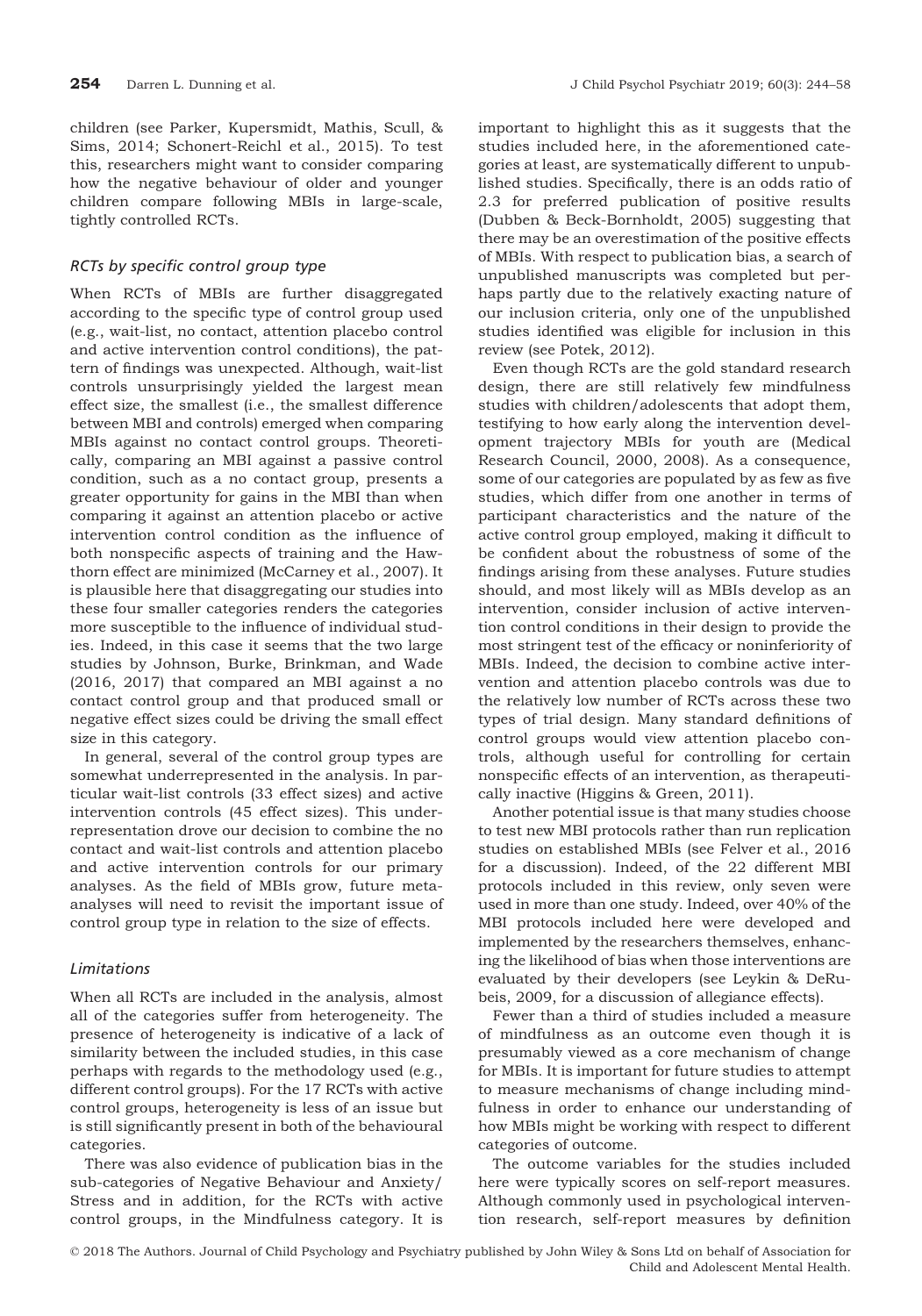rely on participants giving answers that are honest rather than socially acceptable, modulated by study demand effects or designed to portray the respondent in a favourable light (Podsakoff & Organ, 1986). Future studies would clearly be strengthened if self-report measures are augmented with observer-rated measures and/or direct physiological or behavioural measures of relevant outcome variables.

Given that the original rationale for developing formal MBI protocols was to improve mental health (MBSR; Kabat-Zinn, 1982; Kabat-Zinn, 1990), the superiority of MBIs over active comparison conditions for these outcomes is reassuring. However, more work is needed that directly compares MBIs with psychological and psychosocial interventions aimed at reducing mental health problems or increasing wellbeing – i.e., RCTs with true active intervention controls – to provide a stronger test of the utility of MBIs in this area. These trials will not necessarily involve superiority trial designs. Demonstrating the noninferiority of an MBI for these health outcomes would be important given the putative benefits of MBIs for broader aspects of cognition and well-being.

### Conclusion and future directions

This meta-analysis is the first to synthesize studies that have used an RCT design to compare MBIs in young people to a control condition. In addition, this is the first meta-analysis to include separate analyses of RCTs with active control groups. Across all RCTs we found support for significant effects of an MBI, relative to the comparison condition, for outcome categories of Mindfulness, Executive Functioning, Attention, Depression, Anxiety/Stress and Negative Behaviours. Across the 17 RCTs with active control groups, support for significant benefits of an MBI was restricted to the outcomes of Mindfulness, Depression and Anxiety/Stress. Effect sizes for these significant effects ranged from small to small-to-moderate. There was some indication

that age and dose of MBI moderated outcomes in some categories.

Addressing the mental health needs of children and adolescents has become an increasing focus in schools (Carsley, Heath, & Fajnerova, 2015; McMartin, Kingsbury, Dykxhoorn, & Colman, 2014), with MBIs becoming a popular, and relatively cost-effective method of offering support (e.g., Felver et al., 2016; Tan, 2015). This meta-analysis reinforces the promise of using MBIs for improving the mental health and wellbeing of youth when using the gold standard RCT methodology. Future RCT evaluations should incorporate scaled-up definitive trial designs to further evaluate the robustness of MBIs in youth (Medical Research Council, 2000, 2008), for example, the ongoing MYRIAD trial (Kuyken et al., 2017), with a focus on mechanisms of action to further enhance evolving MBI protocols.

# Supporting information

Additional supporting information may be found online in the Supporting Information section at the end of the article:

Table S1. Effect sizes from previous meta-analyses for outcome categories.

Table S2. A list of all effect sizes by study.

Table S3. List of excluded studies and reason(s) for exclusion.

Appendix S1. References for excluded studies.

Appendix S2. Search terms used in literature search.

#### Acknowledgements

This research was supported by a grant from Wellcome 107496/Z/15/Z. The authors have declared that they have no competing or potential conflicts of interest.

#### Correspondence

Darren L. Dunning, MRC Cognition and Brain Sciences Unit, University of Cambridge, 15 Chaucer Road, Cambridge CB2 7EF, UK; Email: darren.dunning@ mrc-cbu.cam.ac.uk

# Key points

- Mindfulness based interventions (MBIs) are a popular way of attempting to improve the mental and physical health outcomes of children and adolescents.
- This is the first meta-analysis of MBIs with youth composed exclusively of randomized controlled trials (RCTs) including RCTs with active control groups – the gold standard in intervention studies.
- When using the gold standard research design results showed that MBIs are useful in improving Depression and Anxiety outcomes, but not behavioural or cognitive outcomes,
- The meta-analysis advocates the use of MBIs for improving mental health in young people.
- Future RCT evaluations should incorporate scaled-up definitive trial designs to further evaluate the robustness of MBIs in youth, with an embedded focus on mechanisms of action.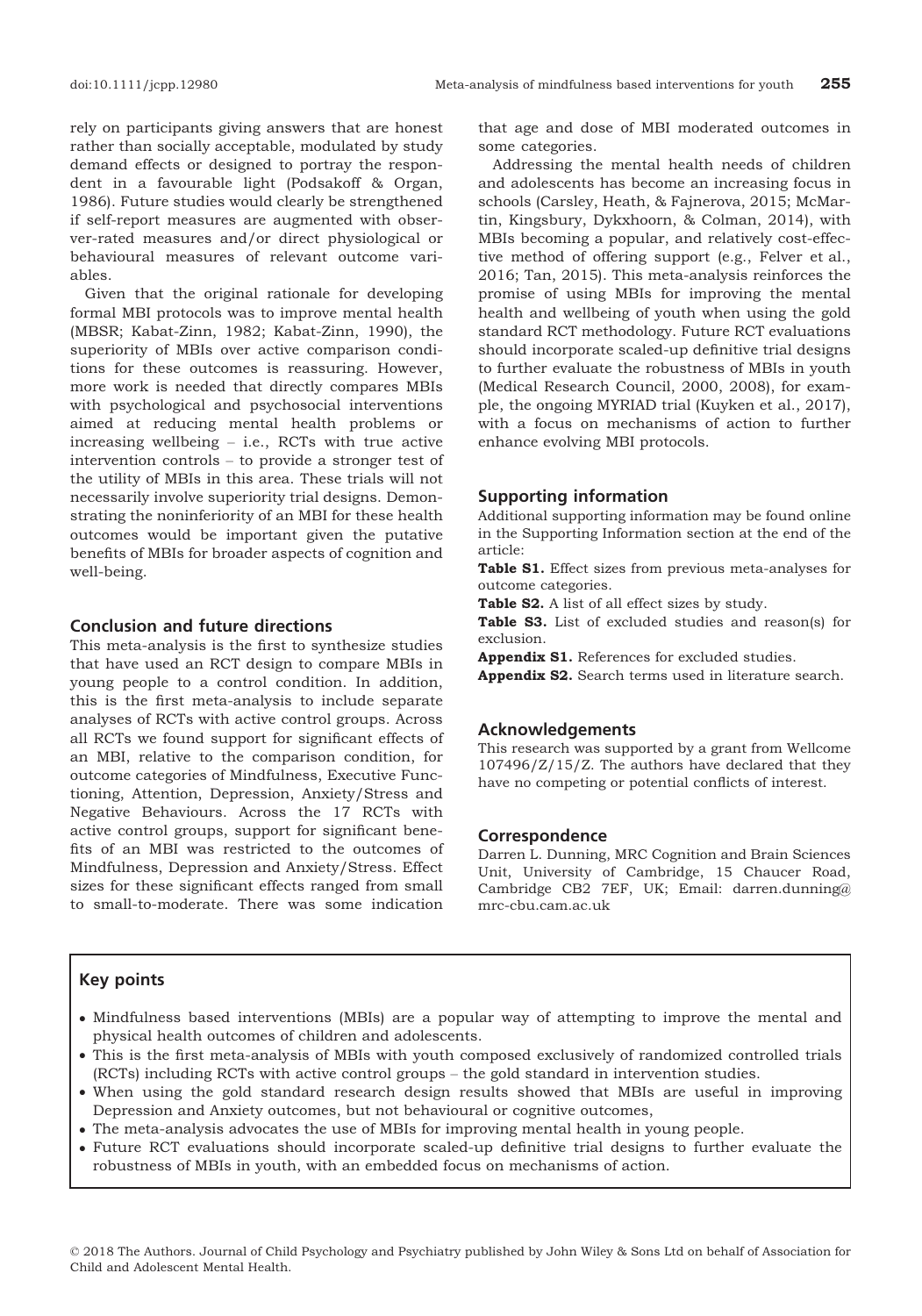# References

\*Indicates included in meta-analysis

- \*Atkinson, M.J., & Wade, T.D. (2015). Mindfulness-based prevention for eating disorders: A school-based cluster randomized controlled study. International Journal of Eating Disorders, 48, 1024–1037.
- Baer, R.A., Smith, G.T., Hopkins, J., Krietemeyer, J., & Toney, L. (2006). Using self-report assessment methods to explore facets of mindfulness. Assessment, 13, 27–45.
- \*Barnes, V.A., Davis, H.C., Murzynowski, J.B., & Treiber, F.A. (2004). Impact of meditation on resting and ambulatory blood pressure and heart rate in youth. Psychosomatic Medicine, 66, 909–914.
- \*Barnes, V.A., Gregoski, M.J., Tingen, M.S., & Treiber, F.A. (2010). Influences of family environment and meditation efficacy on hemodynamic function among African American adolescents. Journal of Complementary and Integrative Medicine, 7, 13–26.
- Barnes, S.M., & Lynn, S.J. (2010). Mindfulness skills and depressive symptoms: A longitudinal study. Imagination, Cognition and Personality, 30, 77–91.
- \*Barnes, V.A., Pendergrast, R.A., Harshfield, G.A., & Treiber, F.A. (2008). Impact of breathing awareness meditation on ambulatory blood pressure and sodium handling in prehypertensive African American adolescents. Ethnicity & Disease, 18, 1–5.
- \*Biegel, G.M., Brown, K.W., Shapiro, S.L., & Schubert, C.M. (2009). Mindfulness-based stress reduction for the treatment of adolescent outpatients: A randomized clinical trial. Journal of Consulting and Clinical Psychology, 77, 855–866.
- Bishop, S.R., Lau, M., Shapiro, S., Carlson, L., Anderson, N.D., Carmody, J., ... & Devins, G. (2004). Mindfulness: A proposed operational definition. Clinical Psychology: Science and Practice, 11, 230–241.
- Blakemore, S.J., & Choudhury, S. (2006). Development of the adolescent brain: Implications for executive function and social cognition. Journal of Child Psychology and Psychiatry, 47, 296–312.
- Blakemore, S.J., & Mills, K.L. (2014). Is adolescence a sensitive period for sociocultural processing? Annual Review of Psychology, 65, 187–207.
- \*Bluth, K., Campo, R.A., Pruteanu-Malinici, S., Reams, A., Mullarkey, M., & Broderick, P.C. (2015). A school-based mindfulness pilot study for ethnically diverse at-risk adolescents. Mindfulness, 7, 90–104.
- Borenstein, M., Hedges, L., Higgins, J., & Rothstein, H. (2005). Comprehensive meta-analysis version 2 (p. 104). Englewood, NJ: Biostat.
- \*Britton, W.B., Lepp, N.E., Niles, H.F., Rocha, T., Fisher, E., & Gold, J.S. (2014). A randomized controlled pilot trial of classroom-based mindfulnesss meditation compared to an active control condition in sixth grade children. Journal of School Psychology, 52, 263–278.
- Brown, K.W., & Ryan, R.M. (2003). The benefits of being present: Mindfulness and its role in psychological wellbeing. Journal of Personality and Social Psychology, 84, 822.
- Brown, K.W., Ryan, R.M., & Creswell, J.D. (2007). Mindfulness: Theoretical foundations and evidence for its salutary effects. Psychological Inquiry, 18, 211–237.
- Buchheld, N., Grossman, P., & Walach, H. (2001). Measuring mindfulness in insight meditation (Vipassana) and meditation based psychotherapy: The development of the Freiburg Mindfulness Inventory (FMI). Journal for Meditation and Meditation Research, 1, 11–34.
- Carlson, K.D., & Schmidt, F.L. (1999). Impact of experimental design on effect size: Findings from the research literature on training. Journal of Applied Psychology, 84, 851.
- Carsley, D., Heath, N.L., & Fajnerova, S. (2015). Effectiveness of a classroom mindfulness coloring activity for test anxiety

in children. Journal of Applied School Psychology, 31, 239– 255.

- Cohen, J. (1988). The effect size index: d. Statistical Power Analysis for the Behavioral Sciences, 2, 284–288.
- Cohen, J. (1992). A power primer. Psychological Bulletin, 112, 155.
- Cooksey, D. (2006). A review of UK health research funding. London: The Stationery Office.
- Crane, R.S., Brewer, J., Feldman, C., Kabat-Zinn, J., Santorelli, S., Williams, J.M.G., & Kuyken, W. (2017). What defines mindfulness-based programs? The warp and the weft. Psychological Medicine, 47, 990–999.
- \*Desmond, C.T., & Hanich, L. (2010). The effects of mindful awareness teaching practices on the executive functions of students in an urban, low income middle school. Available from [http://www.wellnessworksinschools.com/WWResearc](http://www.wellnessworksinschools.com/WWResearchReport2010.pdf) [hReport2010.pdf.](http://www.wellnessworksinschools.com/WWResearchReport2010.pdf)
- Dikmen, S.S., Heaton, R.K., Grant, I., & Temkin, N.R. (1999). Test–retest reliability and practice effects of expanded Halstead-Reitan Neuropsychological Test Battery. Journal of the International Neuropsychological Society, 5, 346–356.
- Dubben, H.H., & Beck-Bornholdt, H.P. (2005). Systematic review of publication bias in studies on publication bias. BMJ, 331, 433–434.
- Easterbrook, P.J., Gopalan, R., Berlin, J.A., & Matthews, D.R. (1991). Publication bias in clinical research. The Lancet, 337, 867–872.
- Feldman, G.C., Hayes, A.M., Kumar, S.M., Greeson, J.M., & Laurenceau, J.P. (2004). Development, factor structure, and initial validation of the Cognitive and Affective Mindfulness Scale. Unpublished manuscript.
- Felver, J.C., Celis-de Hoyos, C.E., Tezanos, K., & Singh, N.N. (2016). A systematic review of mindfulness-based interventions for youth in school settings. Mindfulness, 7, 34–45.
- \*Flook, L., Goldberg, S.B., Pinger, L., & Davidson, R.J. (2015). Promoting prosocial behavior and self-regulatory skills in children through a mindfulness-based kindness curriculum. Developmental Psychology, 51, 44–51.
- \*Flook, L., Smalley, S.L., Kitil, M.J., Kaiser-Greenland, S., Locke, J., Ishijima, E., & Kasari, C. (2010). Effects of mindful awareness practices on executive functions in elementary school children. Journal of Applied School Psychology, 26, 70–95.
- \*Franco Justo, C. (2009). Effectos de un programa demeditación sobre los niveles de creadividad verbal sobre un grupo de almunos/as de bachillerato (Effects of a meditation program on verbal creative levels in a group of students in late secondary education). Suma Psicológica, 16, 113–120.
- \*Franco, C., Manas, I., Cangas, A.J., & Gallego, J. (2010). The ~ applications of mindfulness with students of secondary school: Results on the academic performance, self-concept and anxiety. In M.D. Lytras, P.O. De Pablos, A. Ziderman, A. Roulstone, H. Maurer & J.B. Imber (Eds.), Knowledge management, information systems, e-learning, and sustainability research (pp. 83–97). Berlin, Germany: Springer-Verlag.
- Furukawa, T.A., Noma, H., Caldwell, D.M., Honyashiki, M., Shinohara, K., Imai, H., ... & Churchill, R. (2014). Waiting list may be a nocebo condition in psychotherapy trials: A contribution from network meta-analysis. Acta Psychiatrica Scandinavica, 130, 181–192.
- Giedd, J.N. (2008). The teen brain: Insights from neuroimaging. Journal of Adolescent Health, 42, 335–343.
- Greco, L.A., Dew, S.E., & Baer, S. (2006). Child acceptance and mindfulness measure (CAMM). Acceptance and Commitment Therapy. Measures Package, 143.
- Greenberg, M.T., & Harris, A.R. (2012). Nurturing mindfulness in children and youth: Current state of research. Child Development Perspectives, 6, 161–166.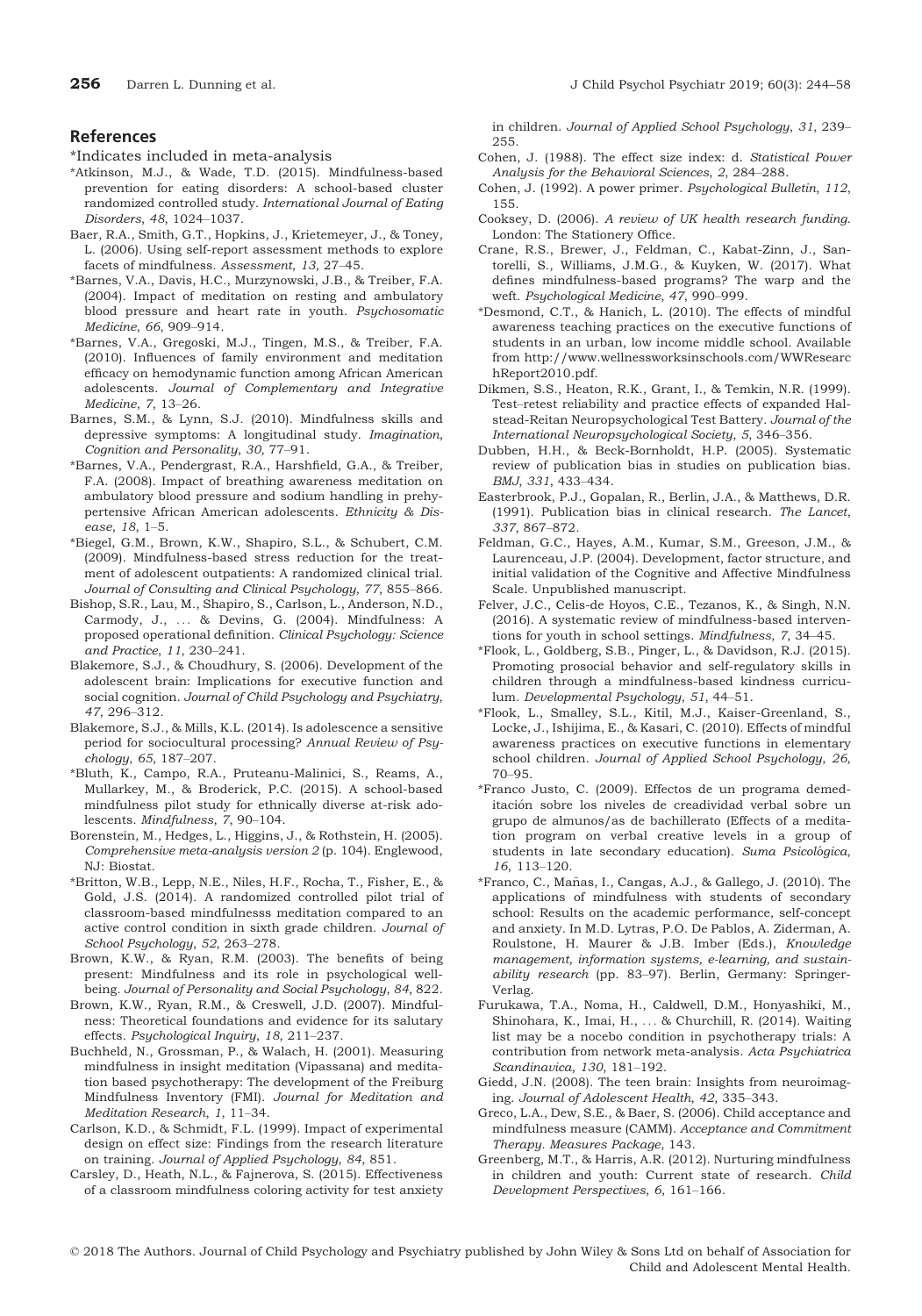- \*Gregoski, M.J., Barnes, V.A., Tingen, M.S., Harshfield, G.A., & Treiber, F.A. (2011). Breathing awareness meditation and life skills training programs influence upon ambulatory blood pressure and sodium excretion among African American adolescents. Journal of Adolescent Health, 48, 59–64.
- Grossman, P., Niemann, L., Schmidt, S., & Walach, H. (2003). Mindfulness-based stress reduction and health benefits: A meta-analysis. Focus on Alternative and Complementary Therapies, 8, 500.
- Harter, S. (1999). The construction of the self: A developmental perspective. New York: Guilford Press.
- Higgins, J.P., & Green, S. (Eds.) (2011). Cochrane handbook for systematic reviews of interventions (Vol. 4). New York: John Wiley & Sons.
- \*Himelstein, S., Saul, S., & Garcia-Romeu, A. (2015). Does mindfulness meditation increase effectiveness of substance abuse treatment with incarcerated youth? A pilot randomized controlled trial. Mindfulness, 6, 1472–1480.
- \*Johnson, C., Burke, C., Brinkman, S., & Wade, T. (2016). Effectiveness of a school-based mindfulness program for transdiagnostic prevention in young adolescents. Behaviour Research and Therapy, 81, 1–11.
- \*Johnson, C., Burke, C., Brinkman, S., & Wade, T. (2017). A randomized controlled evaluation of a secondary school mindfulness program for early adolescents: Do we have the recipe right yet? Behaviour Research and Therapy, 99, 37– 46.
- Kabat-Zinn, J. (1982). An outpatient program in behavioral medicine for chronic pain patients based on the practice of mindfulness meditation: Theoretical considerations and preliminary results. General Hospital Psychiatry, 4, 33–47.
- Kabat-Zinn, J. (1990). Full catastrophe living: The program of the stress reduction clinic at the University of Massachusetts Medical Center. New York, NY: Delta.
- Kessler, R.C., Berglund, P., Demler, O., Jin, R., Merikangas, K.R., & Walters, E.E. (2005). Lifetime prevalence and age-ofonset distributions of DSM-IV disorders in the National Comorbidity Survey Replication. Archives of General Psychiatry, 62, 593–602.
- Khoury, B., Lecomte, T., Fortin, G., Masse, M., Therien, P., Bouchard, V., ... & Hofmann, S.G. (2013). Mindfulnessbased therapy: A comprehensive meta-analysis. Clinical Psychology Review, 33, 763–771.
- Khoury, B., Sharma, M., Rush, S.E., & Fournier, C. (2015). Mindfulness-based stress reduction for healthy individuals: A meta-analysis. Journal of Psychosomatic Research, 78, 519–528.
- Klauer, K.J. (Ed.) (2001). Handbuch kognitives training. Göttingen, Germany: Hogrefe.
- Klingbeil, D.A., Renshaw, T.L., Willenbrink, J.B., Copek, R.A., Chan, K.T., Haddock, A., ... & Clifton, J. (2017). Mindfulness-based interventions with youth: A comprehensive meta-analysis of group-design studies. Journal of School Psychology, 63, 77–103.
- Kuyken, W., Nuthall, E., Byford, S., Crane, C., Dalgleish, T., Ford, T., ... & Williams, J.M.G. (2017). The effectiveness and cost-effectiveness of a mindfulness training programme in schools compared with normal school provision (MYRIAD): Study protocol for a randomised controlled trial. Trials, 18, 194.
- Kuyken, W., Warren, F.C., Taylor, R.S., Whalley, B., Crane, C., Bondolfi, G., ... & Segal, Z. (2016). Efficacy of mindfulnessbased cognitive therapy in prevention of depressive relapse: An individual patient data meta-analysis from randomized trials. JAMA Psychiatry, 73, 565–574.
- \*Langer, A.I., Schmidt, C., Aguilar-Parra, J.M., Cid, C., & Magni, A. (2017). Effects of a mindfulness intervention in Chilean high schoolers. Revista Medica de Chile, 145, 476– 482.
- Lawlor, M.S., Schonert-Reichl, K.A., Gadermann, A.M., & Zumbo, B.D. (2014). A validation study of the mindful

attention awareness scale adapted for children. Mindfulness, 5, 730–741.

- \*Leonard, N.R., Jha, A.P., Casarjian, B., Goolsarran, M., Garcia, C., Cleland, C.M., ... & Massey, Z. (2013). Mindfulness training improves attentional task performance in incarcerated youth: A group randomized controlled intervention trial. Frontiers in Psychology, 4, 792.
- Leykin, Y., & DeRubeis, R.J. (2009). Allegiance in psychotherapy outcome research: Separating association from bias. Clinical Psychology: Science and Practice, 16, 54–65.
- \*Liehr, P., & Diaz, N. (2010). A pilot study examining the effect of mindfulness on depression and anxiety of minority children. Archives of Psychiatric Nursing, 24, 69–71.
- MacCoon, D.G., Imel, Z.E., Rosenkranz, M.A., Sheftel, J.G., Weng, H.Y., Sullivan, J.C., ... & Lutz, A. (2012). The validation of an active control intervention for Mindfulness Based Stress Reduction (MBSR). Behaviour Research and Therapy, 50, 3–12.
- Mathew, K.L., Whitford, H.S., Kenny, M.A., & Denson, L.A. (2010). The long-term effects of mindfulness-based cognitive therapy as a relapse prevention treatment for major depressive disorder. Behavioural and Cognitive Psychotherapy, 38, 561–576.
- Maynard, B.R., Solis, M., Miller, V., & Brendel, K.E. (2017). Mindfulness-based interventions for improving cognition, academic achievement, behavior and socio-emotional functioning of primary and secondary students. Campbell Systematic Reviews, 13, 1–147.
- McCarney, R., Warner, J., Iliffe, S., Van Haselen, R., Griffin, M., & Fisher, P. (2007). The Hawthorne Effect: A randomised, controlled trial. BMC Medical Research Methodology, 7, 30.
- McMartin, S.E., Kingsbury, M., Dykxhoorn, J., & Colman, I. (2014). Time trends in symptoms of mental illness in children and adolescents in Canada. Canadian Medical Association Journal, 186, E672–E678.
- Medical Research Council (2000). A framework for development and evaluation of RCTs for complex interventions to improve health. London: Medical Research Council.
- Medical Research Council (2008). Developing and evaluating complex evaluations: New guidance. London: Medical Research Council.
- Moher, D., Liberati, A., Tetzlaff, J., & Altman, D.G. (2009). Preferred reporting items for systematic reviews and metaanalyses: the PRISMA statement. Annals of Internal Medicine, 151, 264–269.
- Morris, S.B. (2008). Estimating effect sizes from pretestposttest-control group designs. Organizational Research Methods, 11, 364–386.
- \*Napoli, M., Krech, P.R., & Holley, L.C. (2005). Mindfulness training for elementary school students: The Attention Academy. Journal of Applied School Psychology, 21, 99–109.
- \*Parker, A.E., Kupersmidt, J.B., Mathis, E.T., Scull, T.M., & Sims, C. (2014). The impact of mindfulness education on elementary school students: Evaluation of the mastermind program. Advances in School Mental Health Promotion, 7, 184–204.
- Parsons, C.E., Crane, C., Parsons, L.J., Fjorback, L.O., & Kuyken, W. (2017). Home practice in mindfulness-based cognitive therapy and mindfulness-based stress reduction: A systematic review and meta-analysis of participants' mindfulness practice and its association with outcomes. Behaviour Research and Therapy, 95, 29–41.
- Podsakoff, P.M., & Organ, D.W. (1986). Self-reports in organizational research: Problems and prospects. Journal of Management, 12, 531–544.
- \*Poehlmann-Tynan, J., Vigna, A.B., Weymouth, L.A., Gerstein, E.D., Burnson, C., Zabransky, M., ... & Zahn-Waxler, C. (2016). A pilot study of contemplative practices with economically disadvantaged preschoolers: Children's empathetic and self-regulatory behaviors. Mindfulness, 7, 46–58.